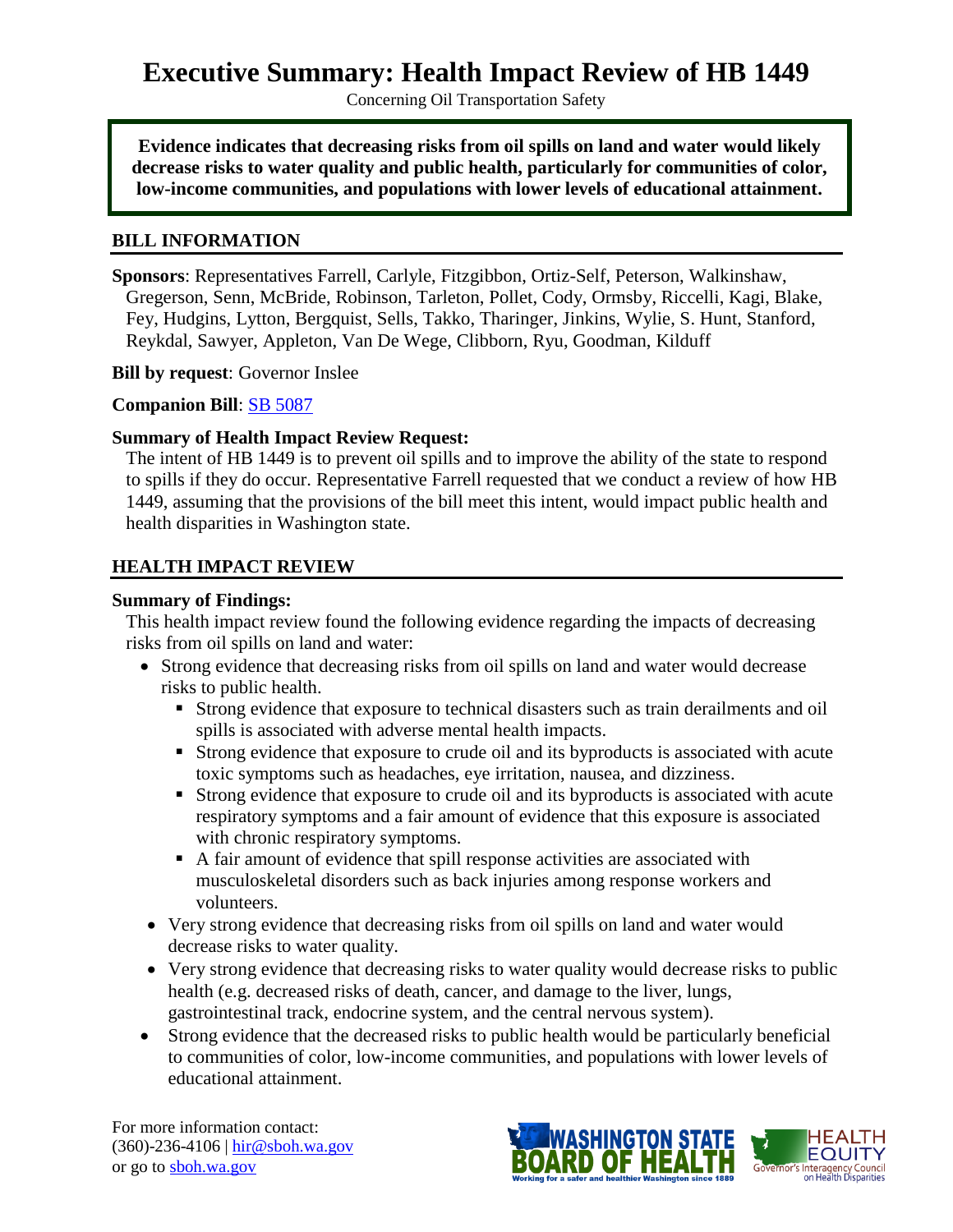# **Health Impact Review of HB 1449**

**Concerning Oil Transportation Safety**

# **February 13, 2015**

Authors: Sierra Rotakhina, State Board of Health; Rad Cunningham, State Department of Health Contributor/Reviewer: Christy Hoff, State Board of Health Reviewer: Timothy Grisham, State Board of Health

## **Acknowledgement**

The State Board of Health collaborated with the State Department of Health to complete this Health Impact Review. We would like to thank environmental health experts from the University of Washington School of Public Health Department of Environmental and Occupational Health Sciences and the Department of Health who provided expert insights during this review.

## **Contents**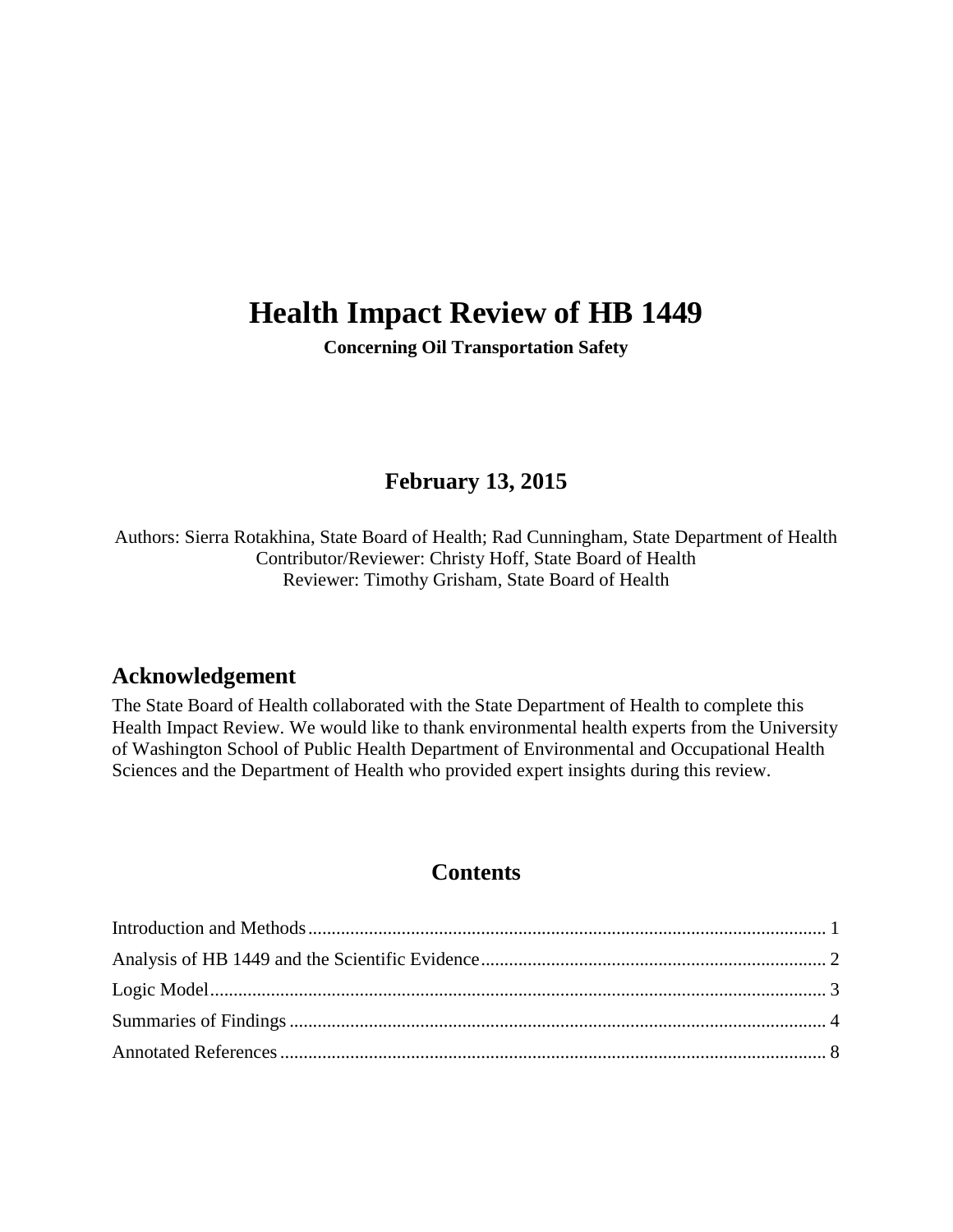## **Introduction and Methods**

<span id="page-2-0"></span>A health impact review is an analysis of how a proposed legislative or budgetary change will likely impact health and health disparities in Washington state [\(RCW 43.20.285\)](http://apps.leg.wa.gov/rcw/default.aspx?cite=43.20.285). For the purpose of this review 'health disparities' have been defined as the differences in disease, death, and other adverse health conditions that exist between populations [\(RCW 43.20.270\)](http://apps.leg.wa.gov/rcw/default.aspx?cite=43.20.270). This document provides summaries of the evidence analyzed by State Board of Health and State Department of Health staff during the health impact review of House Bill 1449 [\(HB 1449\)](http://app.leg.wa.gov/billinfo/summary.aspx?bill=1449&year=2015).

Staff analyzed the content of HB 1449 and created a logic model depicting possible pathways leading from the bill to decreased risks to health. We consulted with stakeholders and conducted objective reviews of the literature for each pathway using databases including PubMed and Google Scholar.

The following pages provide a detailed analysis of the bill including the logic model, summaries of evidence, and annotated references. The logic model is presented both in text and through a flowchart (Figure 1). The logic model includes information on the strength of the evidence for each relationship. The strength-of-evidence is defined using the following criteria:

- Not well researched: the literature review yielded few if any studies or only yielded studies that were poorly designed or executed or had high risk of bias.
- **A fair amount of evidence:** the literature review yielded several studies supporting the association, but a large body of evidence was not established; or the review yielded a large body of evidence but findings were inconsistent with only a slightly larger percent of the studies supporting the association; or the research did not incorporate the most robust study designs or execution or had a higher than average risk of bias.
- **Strong evidence:** the literature review yielded a large body of evidence on the relationship (a vast majority of which supported the association) but the body of evidence did contain some contradictory findings or studies that did not incorporate the most robust study designs or execution or had a higher than average risk of bias; or there were too few studies to reach the rigor of 'very strong evidence'; or some combination of these.
- **Very strong evidence:** the literature review yielded a very large body of robust evidence supporting the association with few if any contradictory findings. The evidence indicates that the scientific community largely accepts the existence of the association.

Staff made modifications to these criteria at the start of the 2015 legislative session beginning January 12, 2015. Therefore strength-of-evidence rankings may not be comparable between reviews completed before and those completed after this date.

This review was subject to time constraints, which influenced the scope of work for this review. The annotated references are only a representation of the evidence and provide examples of current research. In some cases only a few review articles or meta-analyses are referenced. One article may cite or provide analysis of dozens of other articles. Therefore the number of references included in the bibliography does not necessarily reflect the strength-of-evidence. In addition, some articles provide evidence for more than one research question so they are referenced multiple times.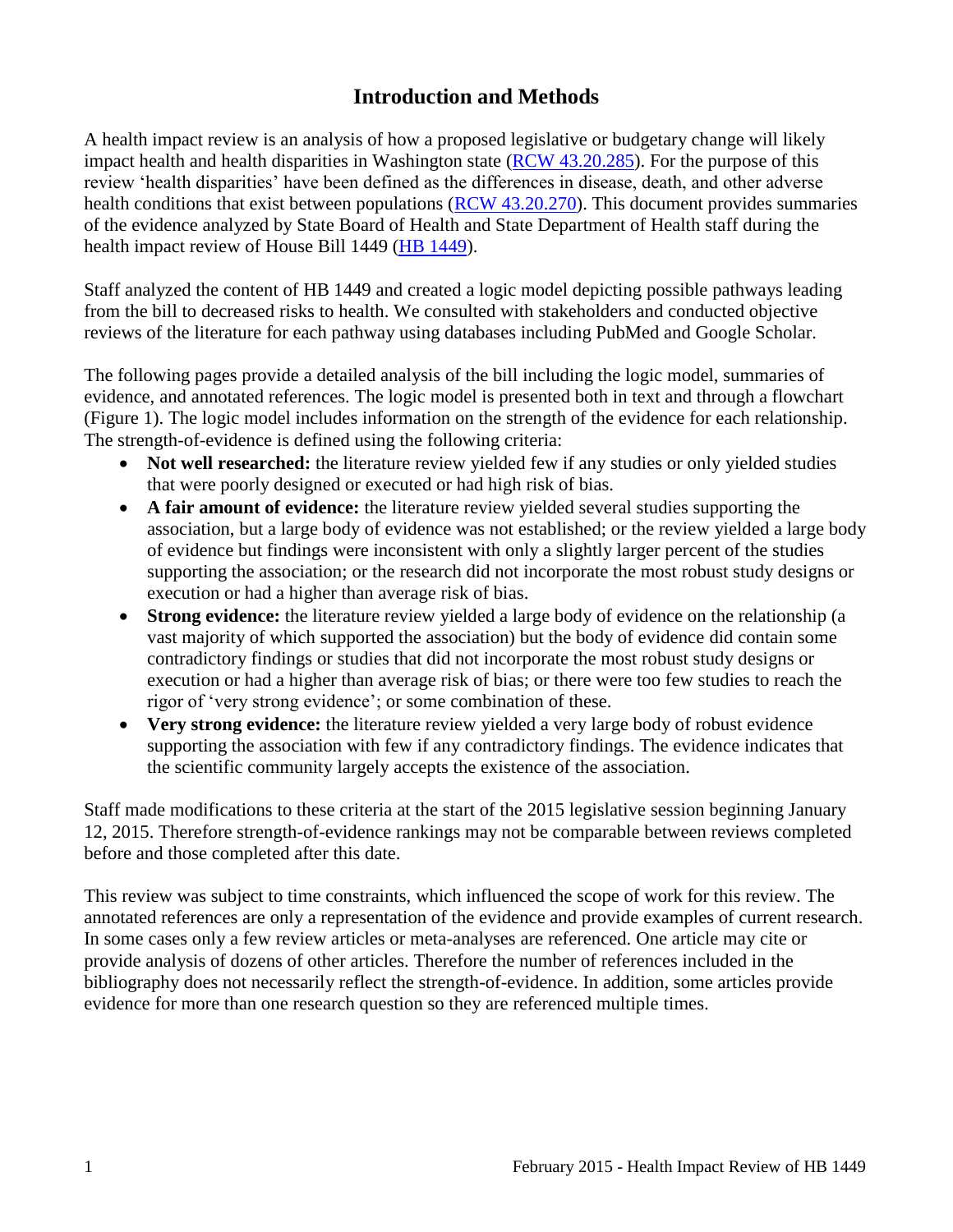## **Analysis of HB 1449 and the Scientific Evidence**

#### <span id="page-3-0"></span>*Summary of Health Impact Review Request*

The intent of HB 1449 is to prevent oil spills and to improve the ability of the state to respond to spills if they do occur. Representative Farrell requested that we conduct a review of how HB 1449, assuming that the provisions of the bill meet this intent, would impact health and health disparities in Washington state.

#### *Health impact of HB 1449*

Evidence indicates that decreasing risks from oil spills on land and water would likely decrease risks to water quality and public health, particularly for communities of color, low-income communities, and populations with lower levels of educational attainment.

#### *Pathways to health impacts*

The potential pathways leading from the provisions of HB 1449 to impacts on health and health disparities are depicted in Figure 1. There is strong evidence that decreasing risks from oil spills on land and water would decrease risks to public health such as adverse mental health, acute toxic, respiratory, and musculoskeletal symptoms. $1-1$ <sup> $\overline{1}$ </sup> There is very strong evidence that decreasing risks from oil spills would decrease risks to water quality, $8,12-22$  $8,12-22$  and in turn decrease risks to public health. $2,8,14-16$  $2,8,14-16$  $2,8,14-16$  There is strong evidence that the decreasing risks to public health from oil spills would be particularly beneficial to communities of color, low-income communities, and populations with lower levels of educational attainment. [13,](#page-13-1)[23-34](#page-17-0)

#### *Magnitude of impact*

Although we cannot predict with any certainty the number of oil spills that can be averted by increasing the safety of oil transportation in Washington, the evidence clearly indicates that the health impacts of spills are severe and can include Post-Traumatic Stress Disorder (PTSD), respiratory illness, cancer-risk, and even death.<sup>[1-11,](#page-9-1)[14,](#page-14-0)[15](#page-14-1)</sup> These can include acute as well as long-term social and health impacts. The chronic impacts of a spill may be similar to the population effects of other major events that impact the culture and wellbeing of a community.

An estimated 776,768 Washingtonians (11%) live within a half mile of train tracks used to transport oil. These individuals are at increased risk of being exposed to an oil spill.<sup>[34](#page-20-0)</sup> There is a large number of additional individuals who live, work, or spend time near rail lines, waterways, and shorelines or eat seafood and fish who are also at risk of being impacted by a spill. If groundwater is contaminated by a spill, individuals also risk acute and chronic exposure through tap water. In addition large numbers of response workers also come in contact with spill contaminants.

Moreover, when a spill does occur a high proportion of exposed individuals are often impacted. For example, evidence indicates that rates of PTSD following technological disasters, such as train derailments, oil spills, and factory chemical explosions, ranges from 15% to 75% among exposed individuals[.](#page-11-1)<sup>6</sup> Back pain has been reported among 20% to 37% of response workers and volunteers.<sup>[1](#page-9-1)[,3-5](#page-9-3)[,7](#page-11-2)</sup>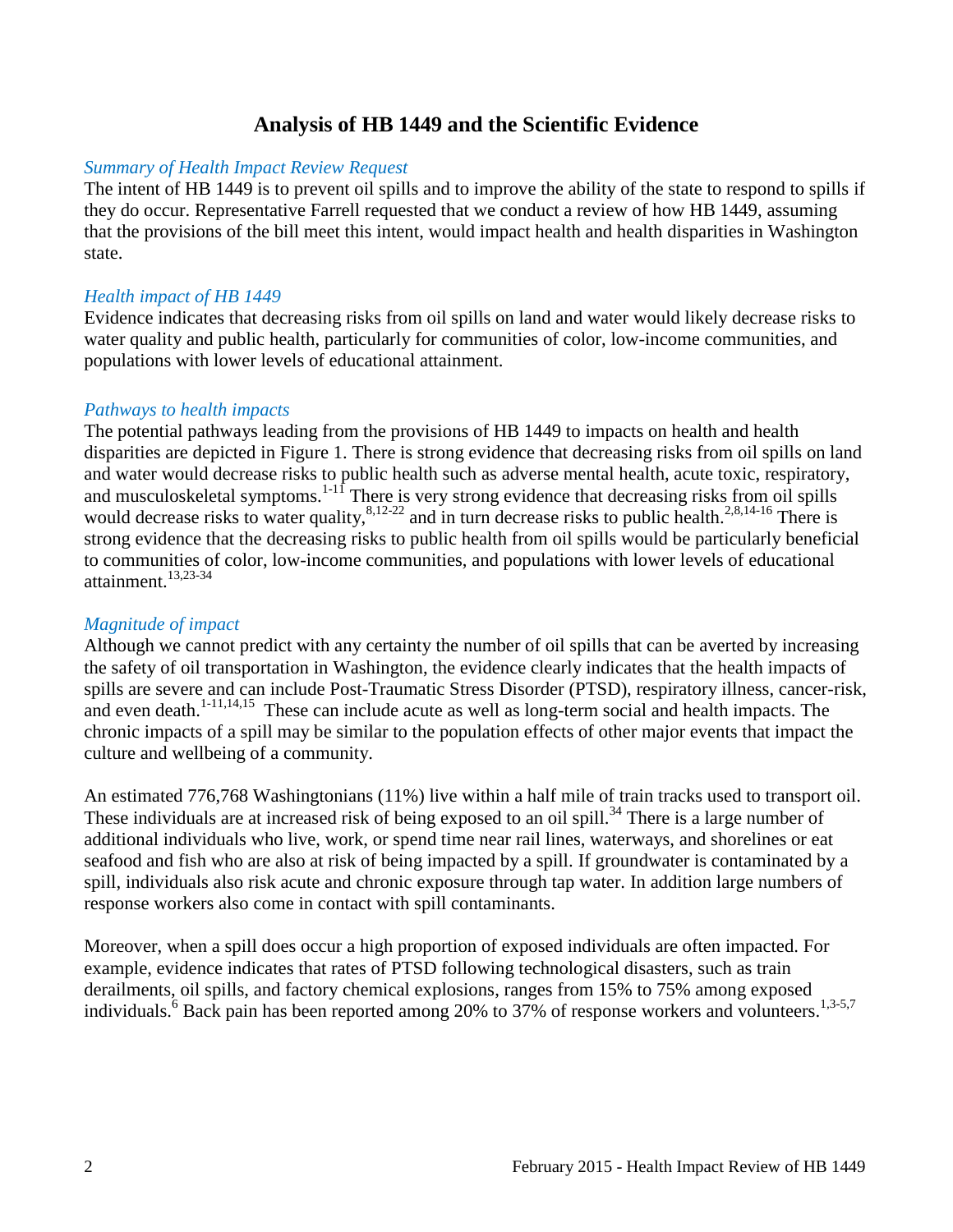# **Logic Model**

<span id="page-4-0"></span>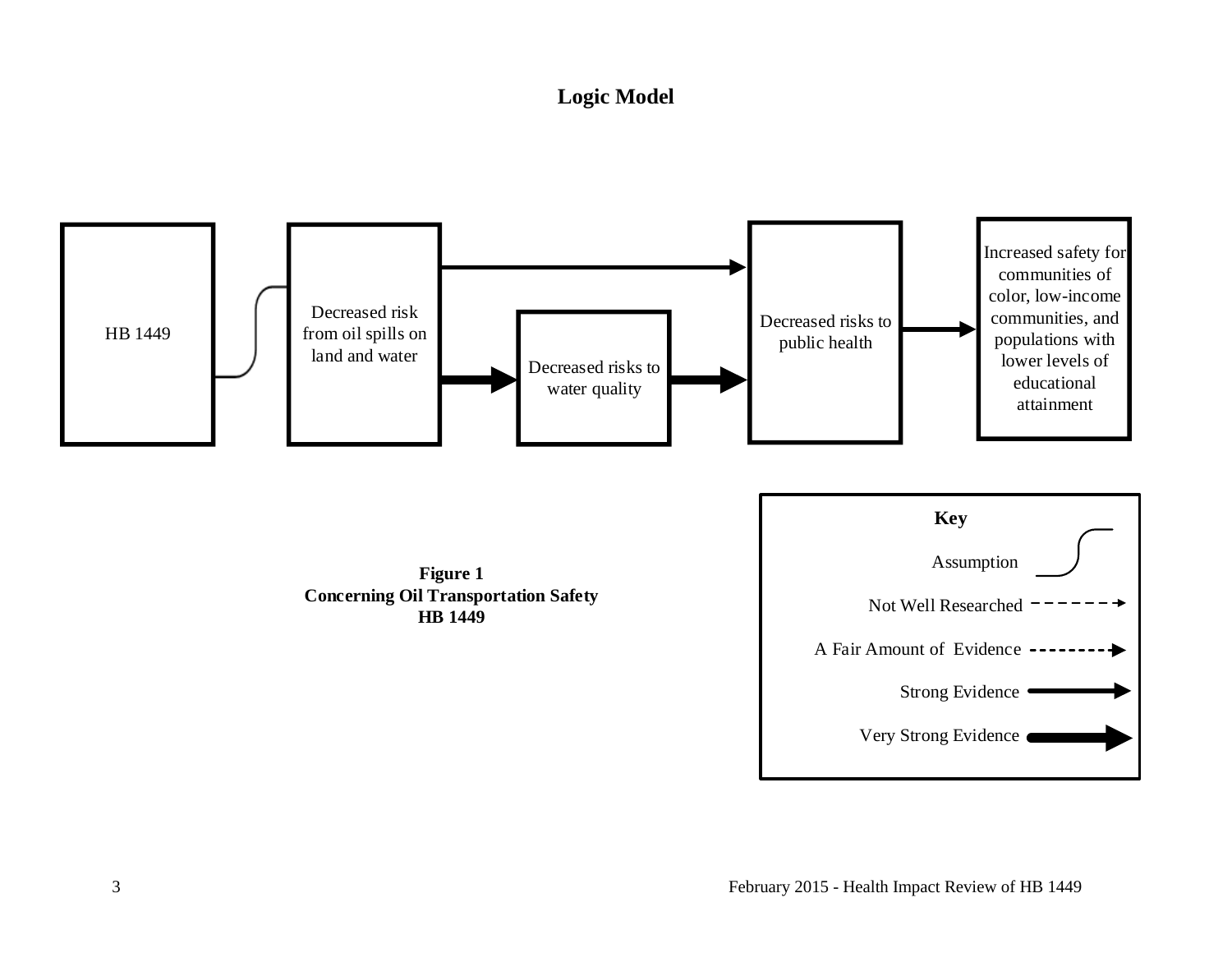## **Summaries of Findings**

#### <span id="page-5-0"></span>**Assumption that HB 1449 will decrease risks from oil spills on land and water**

Representative Farrell requested a health impact review of the following: "Assuming that the provisions of the bill would mitigate the risk of oil spills on land and water, what are the likely impacts of HB 1449 on health and health disparities?" She was interested in supplementing previous analyses of potential ways to increase the safety of oil transportation systems in Washington. For example, the Washington State Department of Ecology's *Draft 2014 Marine and Rail Oil Transportation Study*, funded by the 2014 budget, outlines the current state of oil transport in Washington and provides an analysis of potential ways to decrease the risks from oil spills on land and water. Therefore we have assumed that HB 1449 will decrease these risks and have evaluated the scientific evidence to determine how this decreased risk would likely impact health and health disparities. If this assumption is not met, than the health benefits outlined in this review may not be realized.

The intent of this review was to determine how the bill, if passed, would mitigate risks to public health. Due to increasing quantities of oil being transported across and around Washington, we may see an increase in oil spills even in the presence of effective spill prevention and mitigation legislation. The intent of this review, though, was to evaluate if HB 1449 (i.e., improving the safety of oil transport) would provide better protection for public health than the status quo (the absence of this bill).

The scope of this review includes only the health impacts of decreasing risks from oil spills and does not address health risks from normal daily transportation of oil without incident that include air pollution from diesel exhaust, noise pollution, vibrations, and community disruption including the disruption of emergency services. This review also does not explore the health impacts of mitigating risks from transport of toxic substances other than oil.

#### **Will decreasing the risk of oil spills on land and water decrease risks to public health?**

Oil spills occurring on land or at sea pose a public health threat and the absence of spills is a public health benefit. We assessed the public health impacts of oil spills to determine the potential reduction in health risks of averted spills. Most studies we reviewed had cross sectional designs and some were longitudinal. The highest quality studies were longitudinal studies and cross sectional studies with large sample sizes and appropriate control groups. Populations studied included community members, response workers, and first responders. Although many of the studies focused on occupational health, Goldstein et al. noted that workers were "integrated into their communities, and the ecologic, economic, and health effects of the spill are closely interconnected."[3](#page-9-3) For this reason we did not differentiate between occupational health and community health studies in our review.

#### *Mental health symptoms*

There is strong evidence that community members, response workers, and volunteers exposed to technological disasters like train derailments and large scale marine oil spills suffer mental health impacts such as PTSD, depression, and anxiety.<sup>[1,](#page-9-1)[3,](#page-9-3)[6](#page-11-1)</sup> We included studies on marine oil spills and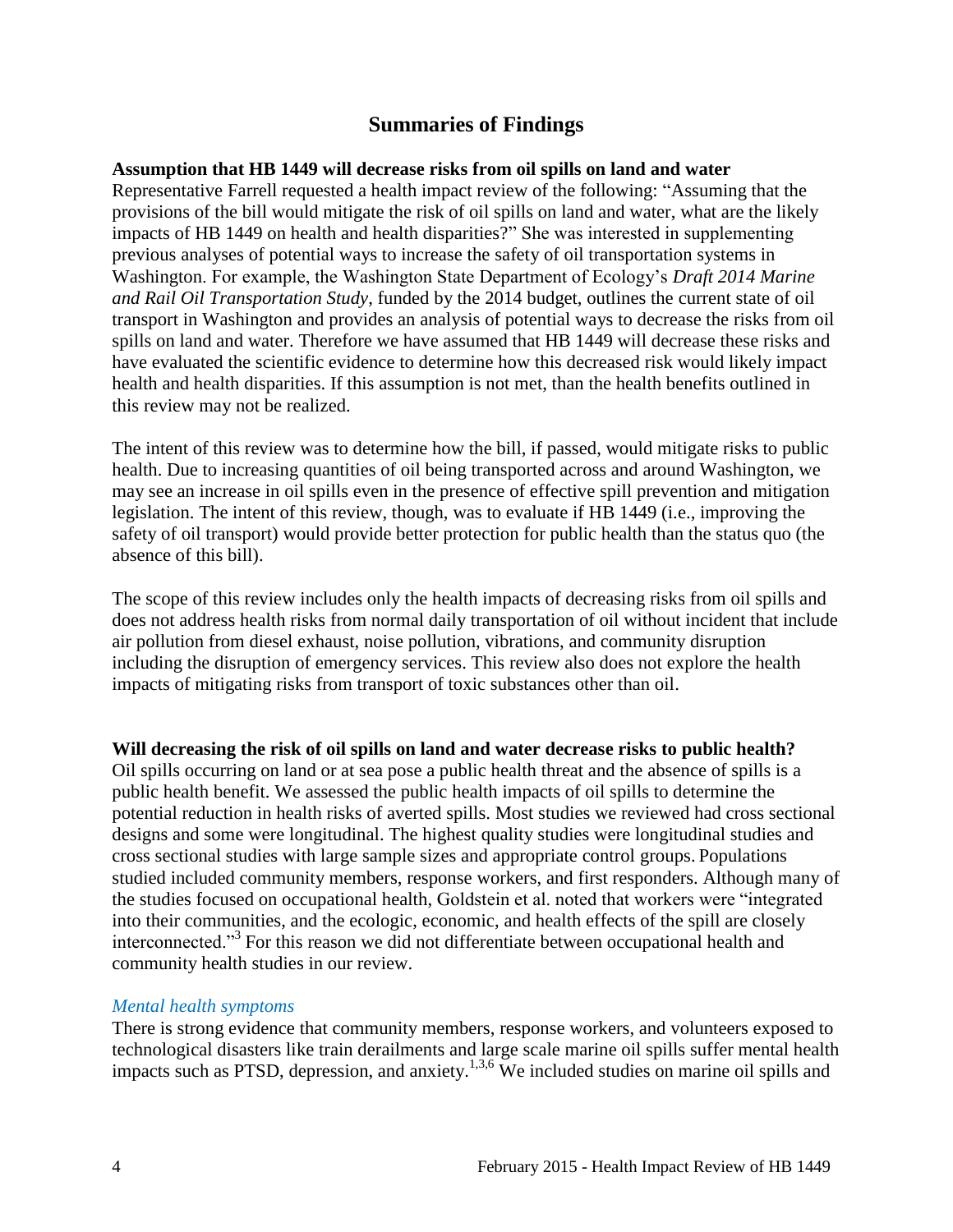other technological disasters such as factory chemical explosions and excluded studies on natural disasters or human-made disasters such as mass shootings.

The most commonly evaluated disorder is PTSD followed by depression, general anxiety disorder, and other measures of psychological stress. Rates of PTSD after a technological disastervaried from 15% to 75%.<sup>6</sup> For most technological disasters there was a steep decline in PTSD rates over the first year post-disaster, however in at least one study the rate of PTSD ten years after the disaster was  $73\%$  $73\%$  $73\%$ .<sup>[1,](#page-9-1)3</sup>

#### *Acute toxic symptoms*

There is strong evidence that exposure to crude oil and its byproducts causes acute toxic symptoms such as headaches, eye irritation, nausea, vomiting, fever, fatigue and dizziness.<sup>[1,](#page-9-1)[3-5](#page-9-3)[,7](#page-11-2)</sup> Na et al. found that these symptoms persisted on average for seven to nine months.<sup>[5](#page-10-0)</sup> Many studies also reported that the likelihood of having symptoms increased with the duration of exposure. Symptoms have been reported in community members, response workers, and volunteers exposed to oil.<sup>[1,](#page-9-1)[3,](#page-9-3)[4,](#page-10-1)[7](#page-11-2)</sup> There are many chemicals in oil products as defined in HB 1449 that are hazardous to human health including benzene, toluene, ethylbenzene, and xylene  $(BTEX)$ <sup>[2,](#page-9-2)[8](#page-11-0)</sup> Individuals may be exposed by inhalation, skin contact, or ingestion of oil or its byproducts in the environment.<sup>[2](#page-9-2)[,8](#page-11-0)</sup>

Additional health impacts from exposure to these chemicals referenced in the research but not evaluated as part of this review due to time limitations are carcinogenicity, damage to the liver and bloodstream, and biomarkers of exposure to individual constituents of crude oil.

#### *Respiratory symptoms*

There is strong evidence that exposure to crude oil and its byproducts is associated with acute respiratory symptoms and a fair amount of evidence that it is associated with chronic respiratory symptoms such as depressed lung function.<sup>[1](#page-9-1)[,3-5,](#page-9-3)[7,](#page-11-2)[9-11](#page-12-0)</sup> Studies evaluating respiratory symptoms used both survey and biometric measurements to assess symptoms. Studies using longitudinal study designs, biometric measurements, and consistent methodology were considered to be the most appropriate study designs. Seven studies were evaluated that assessed the association between exposure and acute respiratory symptoms only, and an additional six studies assessed chronic and acute respiratory effects on three different cohorts. All thirteen studies found positive associations with acute respiratory symptoms and five of six studies found positive associations with chronic symptoms. The one study finding a negative association with chronic effects (Meo et al.) used 20 exposed workers and 34 controls compared to the other five studies of two different cohorts each with over 400 exposed individuals. All studies controlled for smoking status, and most reported that smokers had a greater prevalence of symptoms after exposure than non-smokers. Two different strategies were used to assess lung function; subjective reports of symptoms on surveys (7 of 13 studies) and objective lung function tests (6 of 13 studies). Studies using either method found significant reductions in lung function associated with exposure to oil spills. [1,](#page-9-1)[3-5](#page-9-3)[,7](#page-11-2)[,9-11](#page-12-0)

#### *Musculoskeletal symptoms*

There is a fair amount of evidence that response workers and volunteers experience musculoskeletal disorders associated with participation in spill response activities. There were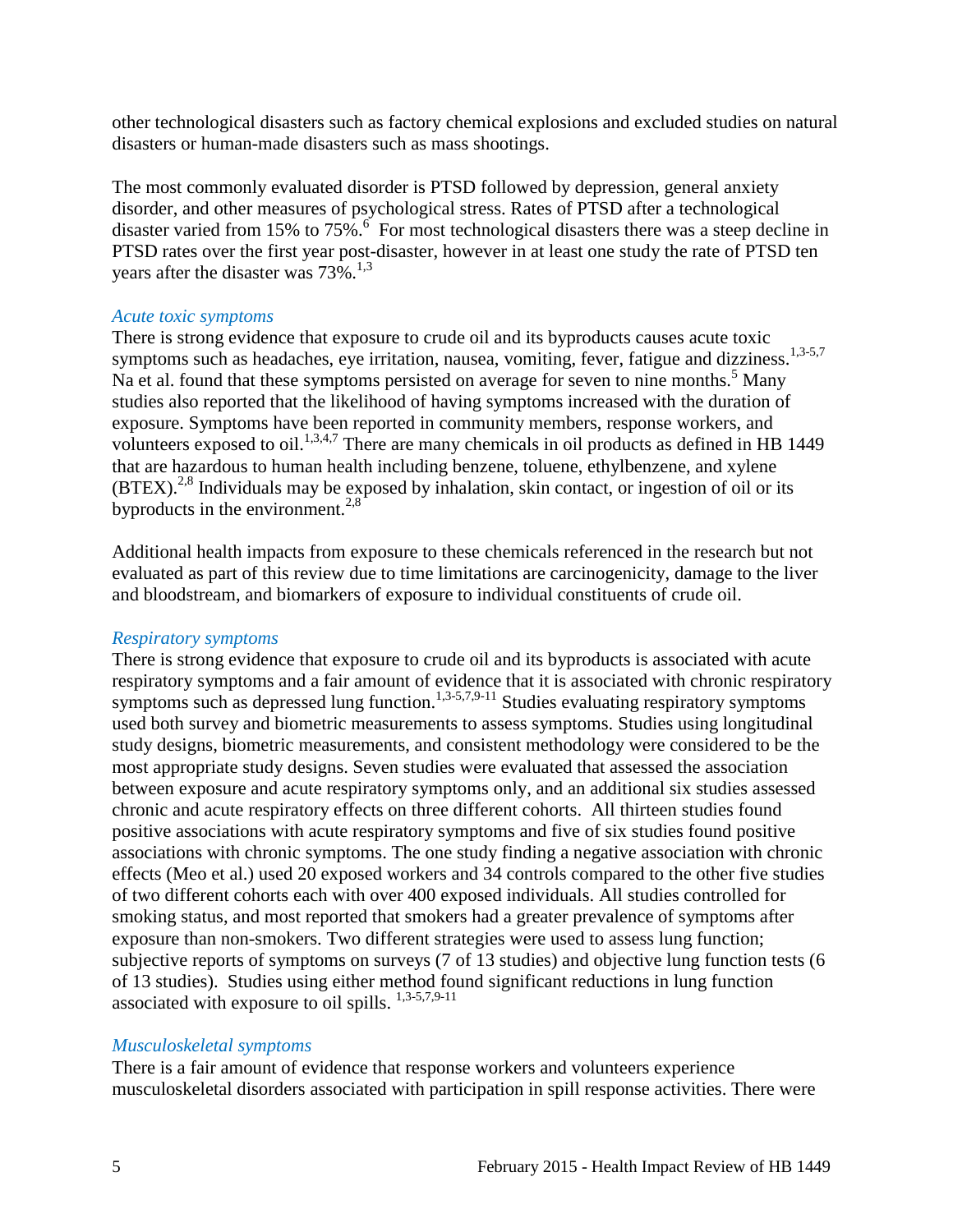six studies that evaluated musculoskeletal impacts. Most of these focused on back pain with prevalence of back pain ranging from 20-37%.<sup>[1](#page-9-1)[,3-5](#page-9-3)[,7](#page-11-2)</sup> Suarez et al. reported an injury rate among bird cleaners of 19% that was associated with exposure that included days and hours worked.<sup>[1,](#page-9-1)[3](#page-9-3)</sup> Na et al. had the longest follow-up period of 12 months and found that back pain symptoms were reduced from 37% to 12% with an average duration of symptoms of 1[.](#page-10-0)8 months.<sup>5</sup>

#### **Will decreasing the risk of oil spills on land and water decrease risks to water quality?**

There is very strong evidence that decreasing the risk of oil spills on land and water would decrease the risk to water quality in Washington state. [8,](#page-11-0)[12-22](#page-13-0) The negative impacts of marine oil spills on water quality are very well documented and can also be easily observed in layers of oil covering water, beaches, and marine animals following a spill. [13](#page-13-1) In addition a large body of evidence documents the negative impacts of oil spills on seafood with documented increases in polycyclic aromatic hydrocarbons (PAH) and metals in seafood following marine spills.<sup>[14](#page-14-0)</sup> Evidence also indicates that land-based spills such as those that can result from oil train derailments impact drinking water quality. This can occur through oil running directly into drinking water sources such as lakes or through the leaching of oil and its constituents into groundwater.<sup>[8,](#page-11-0)[12,](#page-13-0)[16-19,](#page-14-2)[21,](#page-16-0)[22](#page-17-1)</sup>

#### **Will decreasing risk to water quality decrease risks to public health?**

There is very strong evidence that decreasing risks from oil spills on water quality would decrease risks to public health.<sup>[2,](#page-9-2)[8,](#page-11-0)[14-16](#page-14-0)</sup> A number of the oil constituents that are commonly found in marine water, shellfish, and groundwater following oil spills on land and water have welldocumented negative health impacts. BTEX and a number of PAHs have been classified as toxic substances and in some cases carcinogens by the Agency for Toxic Substances and Disease Registry (ATSDR) and the Environmental Protection Agency (EPA). In order to determine the human health risk of a substance the ATSDR conducts a peer-reviewed analysis of the available scientific evidence and summarizes this evidence in toxicological profiles. These profiles usually review hundreds of scientific publications which include animal studies and human studies when available. The toxicological profiles for benzene, toluene, ethylbenzene, and xylenes each show severe negative health effects associated with exposure and benzene has been classified as a known human carcinogen and ethylbenzene has been classified as a possible human carcinogen.<sup>[2,](#page-9-2)[8](#page-11-0)</sup> For example, ingestion, inhalation, or other contact with benzene is linked to a number of negative health impacts such as cancer-risk and damage to the liver, lungs, gastrointestinal track, endocrine system, and the central nervous system.<sup>[8](#page-11-0)</sup> Several PAHs found in oil have also been classified as known animal carcinogens and probable human carcinogens. Humans can be exposed to these toxics through oil contaminated water through ingestion, seafood consumption, skin contact, or inhalation of contaminated steam while bathing or cooking. $2,8$  $2,8$ 

#### **Will decreasing risks to public health associated with oil spills effect all populations equally?**

There is strong evidence that that decreasing risks to public health associated with oil spills will have greater positive impacts on some populations.<sup>[1,](#page-9-1)[13,](#page-13-1)[23-33](#page-17-0)</sup> Evidence indicates that individuals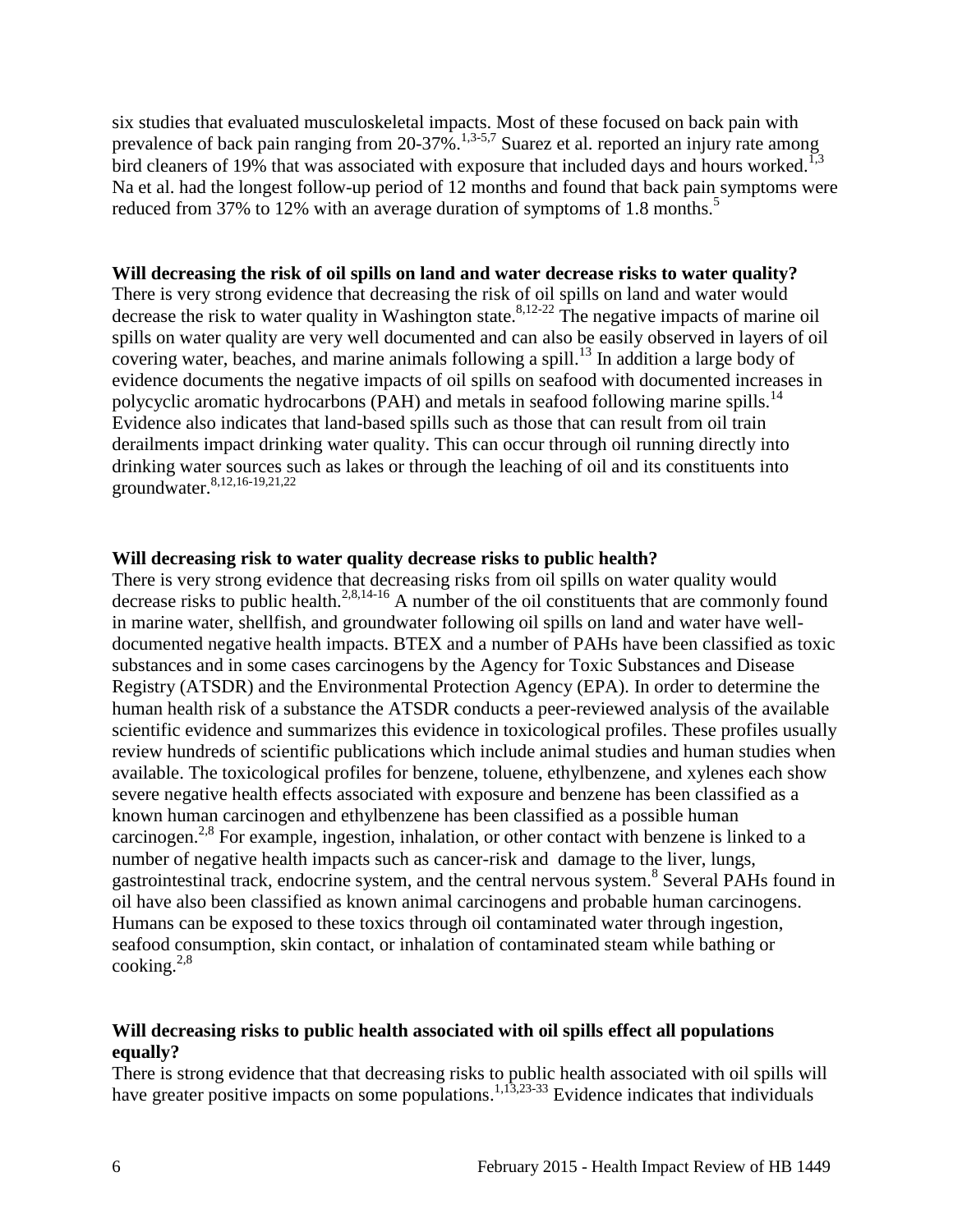with lower incomes or lower educational attainment are more likely than their counterparts to be exposed to oil and its constituents following a spill through participation on cleanup crews or other mechanisms.<sup>[27](#page-18-0)[,28](#page-19-0)</sup> In addition, even within the group of individuals who are exposed to these contaminants, individuals with lower incomes or lower educational attainment or those who are unemployed or uninsured are more likely to experience negative health outcomes as a result.<sup>[13,](#page-13-1)[24-](#page-17-2)</sup>

After disasters individuals with pre-existing mental health conditions including alcoholism, were the most likely to experience symptoms. Immigrants, non-native English speakers, and individuals with a low degree of acculturation or a lack of social support are also at increased risk for negative mental health symptoms following a disaster. This was true of Vietnamese immigrants after Hurricane Katrina and the Deepwater Horizon oil spill and of American Indian/Alaska Natives (AI/AN) after the Exxon Valdez spill.<sup>[1](#page-9-1)[,3](#page-9-3)[,27](#page-18-0)[,28](#page-19-0)</sup> AI/AN members of the communities impacted by the Exxon Valdez oil spill were also more likely than their white neighbors to participate in oil cleanup activities—thereby increasing exposure.<sup>[27,](#page-18-0)[28](#page-19-0)</sup> Women, children, and young men appear to be particularly susceptible to mental health impacts of technological disasters for some measures as well. [1,](#page-9-1)[3,](#page-9-3)[10](#page-12-1)

The populations who are disproportionately impacted by health problems following oil spills and other disasters are already facing disparities in Washington for a number of the health problems that can be caused or exacerbated by exposure to oil spills such as asthma and mental health issues.[23,](#page-17-0)[29-33](#page-19-1) The evidence also indicates that individuals who smoke cigarettes are more likely to be impacted by respiratory illness following an oil spill.<sup>[1,](#page-9-1)[3,](#page-9-3)[4,](#page-10-1)[9](#page-12-0)</sup> In Washington smoking rates are highest among communities with lower incomes and lower educational attainment as well as among many communities of color. $^{23}$  $^{23}$  $^{23}$ 

In Washington the populations living within a half mile of train tracks used to transport crude oil have lower incomes, lower educational attainment, and consist of a higher proportion of people of color than Washington state as a whole. These individuals are at higher risk of acute exposure to a train derailment and oil spill.<sup>[34](#page-20-0)</sup> Evidence also indicates that communities that eat higher quantities of seafood and fish, such as  $A I/AN$  and Asian and Pacific Islander populations,  $35$  or who depend more heavily on subsistence actives such as hunting and fishing are more likely to be negatively impacted by oil spills.<sup>[14,](#page-14-0)[27,](#page-18-0)[28](#page-19-0)</sup>

For this component of the review, while we included some information on disparate impacts in disasters in general, we evaluated the strength-of-evidence based on the publications that specifically addressed disproportionate impacts following oil spills. The strength of evidence would likely have been stronger if we expanded the scope of research to include evidence relating to disasters other than oil spills.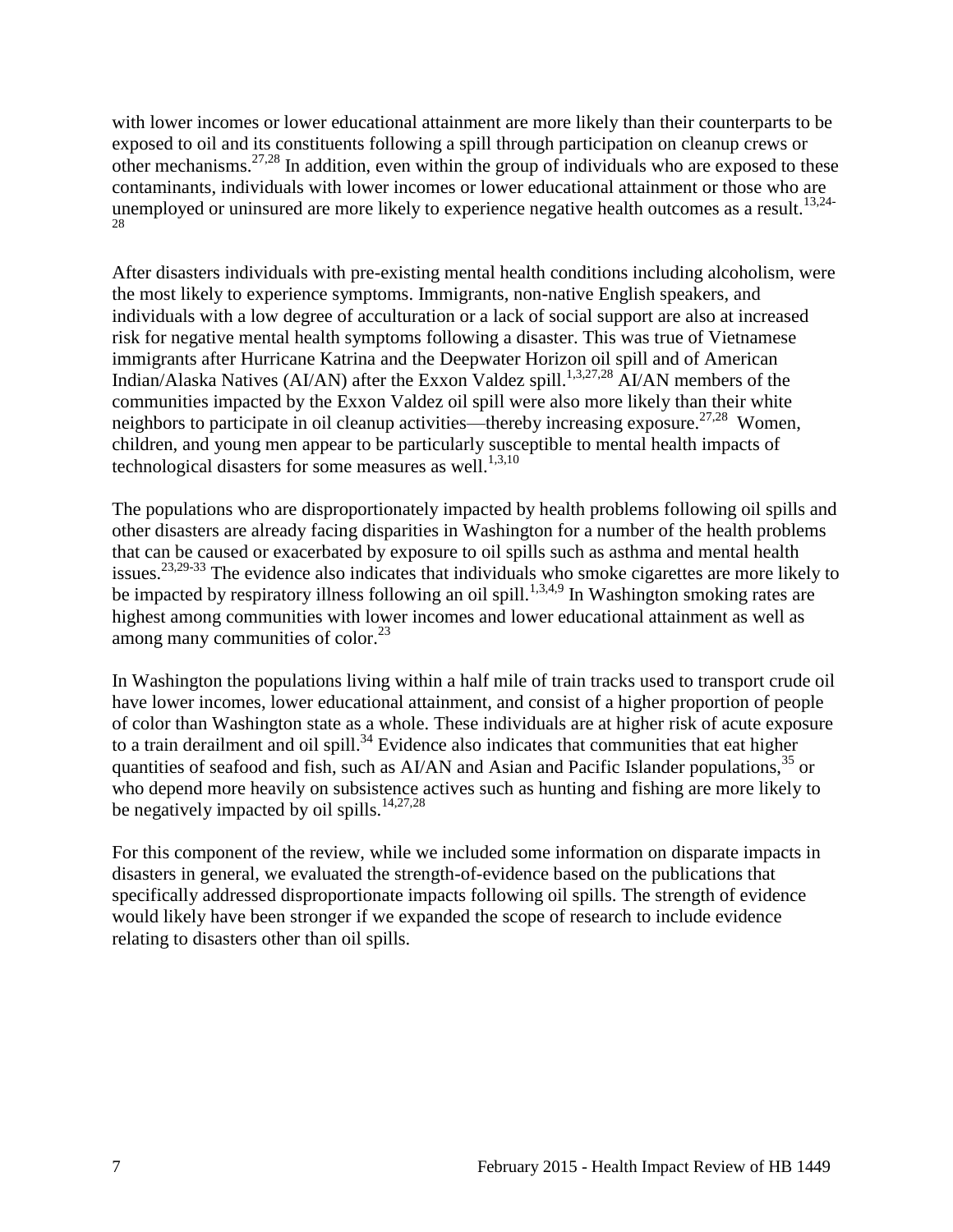## **Annotated References**

<span id="page-9-1"></span><span id="page-9-0"></span>**1. Aguilera F, Méndez J, Pásaro E, Laffon B. Review on the effects of exposure to spilled oils on human health.** *Journal of Applied Toxicology.* **2010;30(4):291-301.** Aguilera et al. reviewed twenty-eight studies of human health impacts from seven marine oil spills ranging from >6000 to 85,000 barrels and from the Exxon Valdez, Braer, Sea Empress, Nakhodka, Erika, Prestige, and Tasman Spirit tankers. The objective was to gather these studies to better understand health impacts from this complex exposure environment. They note that most studies of oil spills are cross sectional and do not always have control groups. The studies evaluated considered acute toxic effects including respiratory symptoms, skin, eye, and psychological effects. They were only able to evaluate genotoxicity and endocrine disruption in the aftermath of the Prestige spill. The researchers call for increased biomonitoring of people exposed to future oil spills to more accurately assess the short, medium, and long term effects of these types of disasters. They found that oil-contaminated food can cause genotoxic damage, and that muscles in particular carried oil in a form that was bioavailable to humans. Of the 21 studies evaluated for acute toxic symptoms 17 found positive associations, two were conflicting, and two were negative. Of the seven studies evaluated for genotoxic and endocrine toxicity six found a positive association and one did not.

#### <span id="page-9-2"></span>**2. Centers for Disease Control and Prevention website. Agency for Toxic Substances and Disease Registry. [http://www.atsdr.cdc.gov/.](http://www.atsdr.cdc.gov/) Accessed February 11, 2015.**

A number of components of oil that have been found in marine systems and groundwater following oil spills have been classified as toxic substances by the Agency for Toxic Substances and Disease Registry (ATSDR) and the Environmental Protection Agency (EPA). In order to determine the human health risk of a substance the ATSDR conducts a peer-reviewed analysis of the available scientific evidence and summarizes this evidence in toxicological profiles. These profiles usually review hundreds of scientific publications which include animal studies and human studies when available. This evidence is then used to determine the highest level of exposure through inhalation and ingestion (acute and chronic) than humans can be exposed to without experiencing adverse health effects. The toxiclogical profiles for benzene, toluene, ethylbenzene, and xylenes (BTEX) each show severe negative health effects associated with these toxics and benzene has been classified as a known human carcinogen and ethylbenzene has been classified as a possible human carcinogen. Several polycyclic aro-matic hydrocarbons (PAH) found in oil (e.g. benz[a]anthracene and benzo[a]pyrene) have also been classified as known animal carcinogens and probable human carcinogens.

#### <span id="page-9-3"></span>**3. Goldstein BD, Osofsky HJ, Lichtveld MY. The Gulf oil spill.** *New England Journal of Medicine.* **2011;364(14):1334-1348.**

Goldstein et al. reviewed fourteen studies on health impacts of exposure to tanker oil from the tankers Sea Empress, Prestige, Tasman Spirit, Makhodka, MV Braer, and Erika. They found four categories of potential health consequences: (1) worker safety (2) toxicologic effects in workers, visitors, and community members (3) mental health effects of social and economic disruption and (4) ecosystem effects. For mental health effects Palinkas et al. 1993 reported the odds ratio of generalized anxiety disorder to be 3.73 (95% CI 1.99-6.97), while other studies simply noted that scores on anxiety and depression scales to be statistically significant. Carrasco et al. reported an odds ratio for the proportion of residents having poor scores on the SF-36 mental health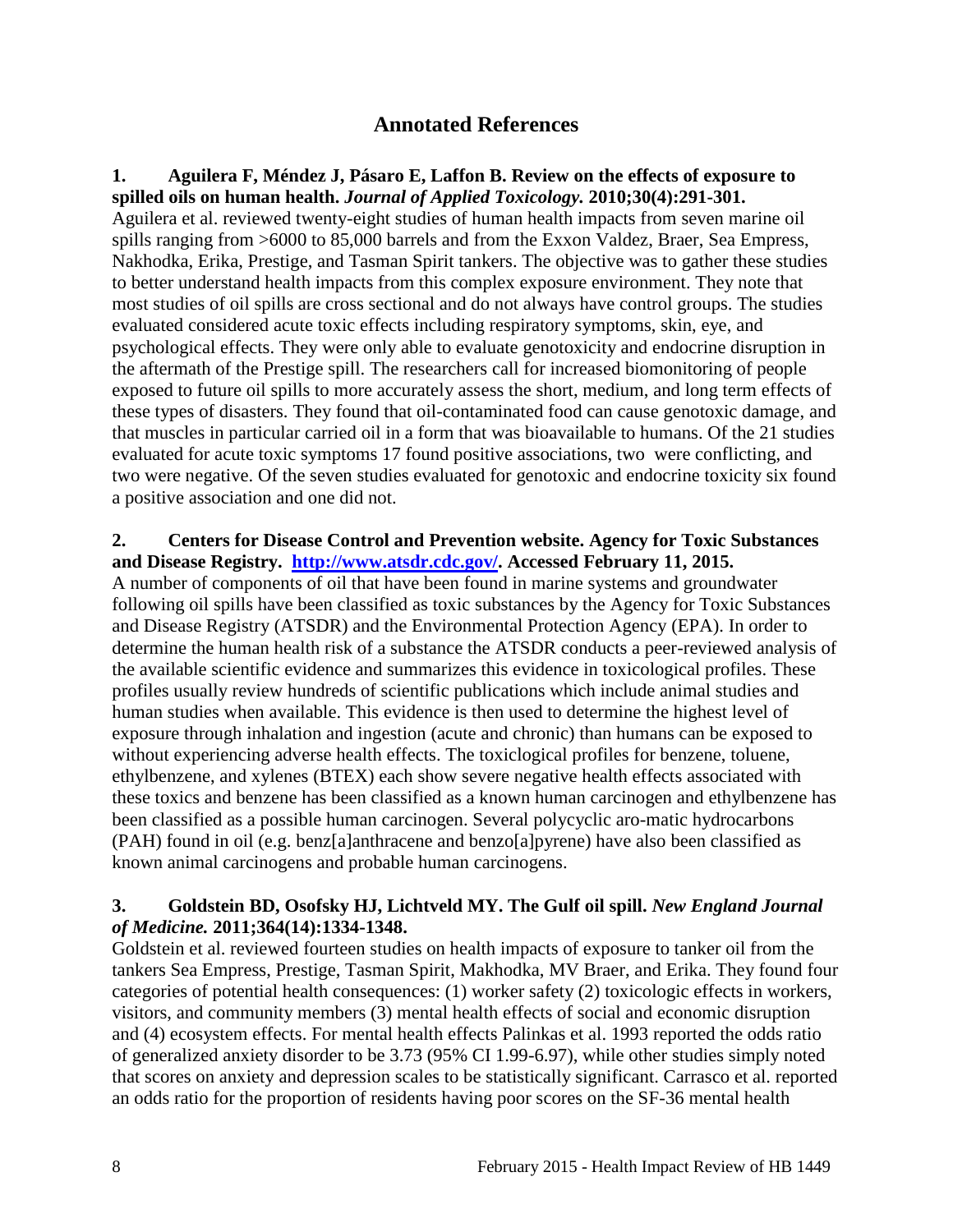questionnaire of 1.28 (95% CI 1.02-1.58) while other studies simply noted differences in scores on various mental health questionnaires between exposed and unexposed individuals. For acute toxic symptoms there was variability in the symptoms assessed and how and when they were assessed, making comparisons across studies difficult. Odds ratios for headaches in cases versus controls ranged from 2.62 (95% CI 1.23-5.60) to 5.75 (95% CI 2.47-14.08); odds for eye irritation ranged from 2.89 (95% CI 1.21-6.90) to 6.72 (95% CI 2.53-19.45); odds for central nervous system toxicity (nausea, dizziness) was 2.25 (95% CI 1.17-4.23) to 2.50 (95% CI 1.09- 5.74). Other studies reported prevalence of symptoms without reporting odds ratios, as a composite score, or as presence or absence of at least one toxic symptom. Despite the various assessment methods all studies reviewed found a positive association between exposure to an oil spill and acute toxic symptoms and many also reported that the likelihood of having symptoms increased with the duration of exposure. For respiratory effects three studies used spirometry to measure lung function on three different cohorts. The two larger cohorts showed reduced lung function and the smaller cohort did not. The remaining studies assessed lung function through surveys and reported odds ratios of 2.13 (95% CI 1.02-5.79) and 3.47 (95 % CI 1.89-7.40) and an incidence of respiratory symptoms of 6% for community members versus 1.2% and 0% for control groups. For musculoskeletal effects Suarez et al. reported an injury rate among bird cleaners of 19% that was associated with exposure that included days and hours worked and two studies that found workers complaining of low back pain. Apart from specific health impacts Goldstein et al. noted that "workers who responded to the Gulf oil spill were integrated into their communities and the ecologic, economic, and health effects of the spill are closely interconnected." They also noted that immigrant workers and vulnerable populations were at greater risk of mental and physical health impacts.

<span id="page-10-1"></span>**4. Gwack J, Lee JH, Kang YA, Chang KJ, Lee MS, Hong JY. Acute health effects among military personnel participating in the cleanup of the Hebei Spirit oil spill, 2007, in taean county, korea.** *Osong public health and research perspectives.* **2012;3(4):206-212.** Gwack et al. evaluated the acute health effects on military personnel responding to the Hebei Spirit spill in Korea. They surveyed 2,624 military personnel for self-reported neurologic, respiratory, dermatologic, ophthalmic, and general symptoms. They also recorded gender, age, rank, education, smoking status, and personal protective equipment use. They found that duration of work days was positively associated with almost all symptoms assessed. They found that personnel under 25 were more succeptible to flushing and itchiness. They found back pain in 7.1% of personnel who worked on the spill for less than a week and 20.5% in persons working for more than three weeks. Similar dose response trends were found for respiratory symptoms including cough, sputum, runny nose, dry mouth, and sore throat. Neurological symptoms such as dizziness, headache, and nausea had high prevalence even in personnel who worked less than a week on the spill, but also increased over time. For headaches 26.1% had symptoms in the first week rising to 41.0% after three weeks.

## <span id="page-10-0"></span>**5. Na JU, Sim MS, Jo IJ, Song HG. The duration of acute health problems in people involved with the cleanup operation of the Hebei Spirit oil spill.** *Marine pollution bulletin.*  **Jun 2012;64(6):1246-1251.**

Na et al. performed a prospective cohort study with people responding to the Hebei Spirit oil spill. The study was performed by a hospital group providing medical services to six sites where cleanup activities were being performed. They originally interviewed 846 people and one year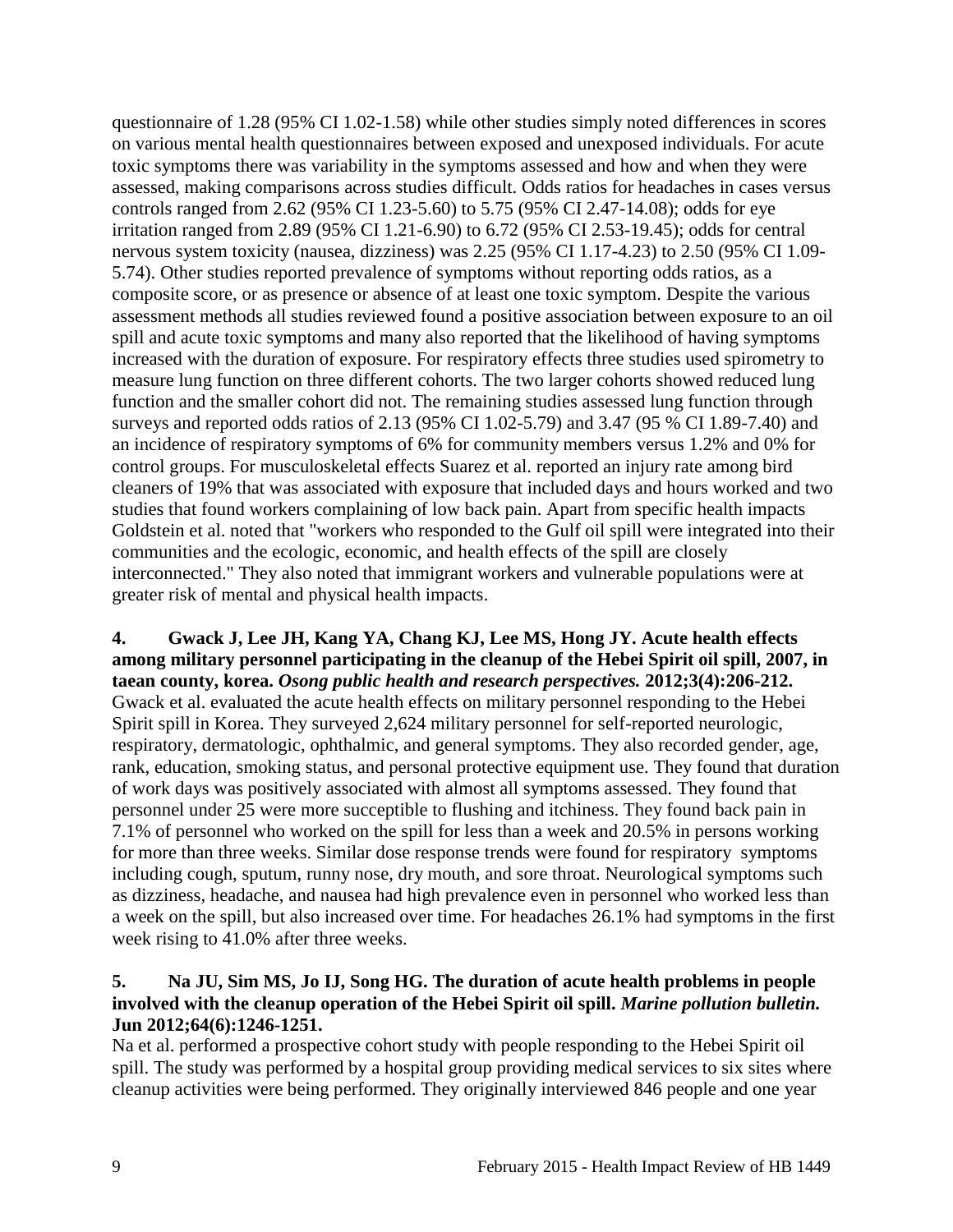later they were able to follow up with 442. Of their survey respondents 86.1% were local residents and nearly 80% were over 50 years old. Among participants 39.1% had respiratory symptoms immediately after the spill and 11.6% of those affected were symptomatic a year later. For neurological symptoms the statistics were 34.8% and 38.3%, for back pain 36.9% and 7.4%, for headache 36.7% and 54.9%. Back pain and respiratory symptoms resolved relatively quickly after exposure with mean durations of 1.8 and 2.1 months respectively. Headache and eye irritation lasted longer with mean durations of 8.4 and 9.7 months respectively. Women were more susceptible to chronic headaches and people working more than 8 hours had greater eye symptoms. Age was not a significant predictor of symptoms.

#### <span id="page-11-1"></span>**6. Neria Y, Nandi A, Galea S. Post-Traumatic Stress Disorder following disasters: A systematic review.** *Psychological medicine.* **Apr 2008;38(4):467-480.**

Neira et al performed a systematic review of studies assessing Post-Traumatic Stress Disorder (PTSD) following disaster. For the purposes of this health impact review we focused on the author's review of technological disasters and excluded natural disasters, human-made, and multiple disaster aggregate studies. The authors reviewed 65 studies from 40 technological disasters that took place between 1966 and 2002. They found that the prevalence of PTSD following a technological disaster was 15-75% in the first months following the disaster and in some cases prevalence was as high as 73% ten years after the event. Rates of PTSD following a technological disaster dropped off rapidly in many studies in the year following the event.

## <span id="page-11-2"></span>**7. Sim MS, Jo IJ, Song HG. Acute health problems related to the operation mounted to clean the Hebei Spirit oil spill in taean, korea.** *Marine pollution bulletin.* **2010;60(1):51- 57.**

Sim et al. performed a cohort study on people responding to the Hebei Spirit oil spill. The study was performed by a hospital group providing medical services to six sites where cleanup activities were being performed. They surveyed 846 people at eight cleanup sites where they were providing medical support during the cleanup. The survey included questions on symptoms related to cleanup activities. The incidences of symptoms were: back pain 36.4%, skin lesion 5.0%, headache 29.3%, eye irritation 17.7%, neurological symptoms 27.9%, and respiratory symptoms 41%. The authors performed logistic regression analysis to identify risk factors for the presence of exposure. They found that women and people working more than one or two days at the sites were at greater risk of back pain; that not wearing a protective suit was associated with skin lesions, eye symptoms, and neurological symptoms; that hours per day and lack of protective mask were associated with headaches; and that hours per day was associated with respiratory symptoms.

#### <span id="page-11-0"></span>**8. Wilbur S, Wohlers D, Paikoff S, Keith LS, Faroon O. ATSDR evaluation of health effects of benzene and relevance to public health.** *Toxicology and industrial health.*  **2008;24(5-6).**

Wilbure et al. provide a review of the literature on the health effects of benzene. The authors indicate that low levels of benzene have been found in tap water, but that these levels do not generally constitute a risk to human health. However they cite four studies which have found that release from underground gasoline storage tanks, landfills, and hazardous waste sites have resulted in significant benzene well water contamination. They note that tap water contamination can lead to benzene exposure through ingestion as well as skin contact and inhalation during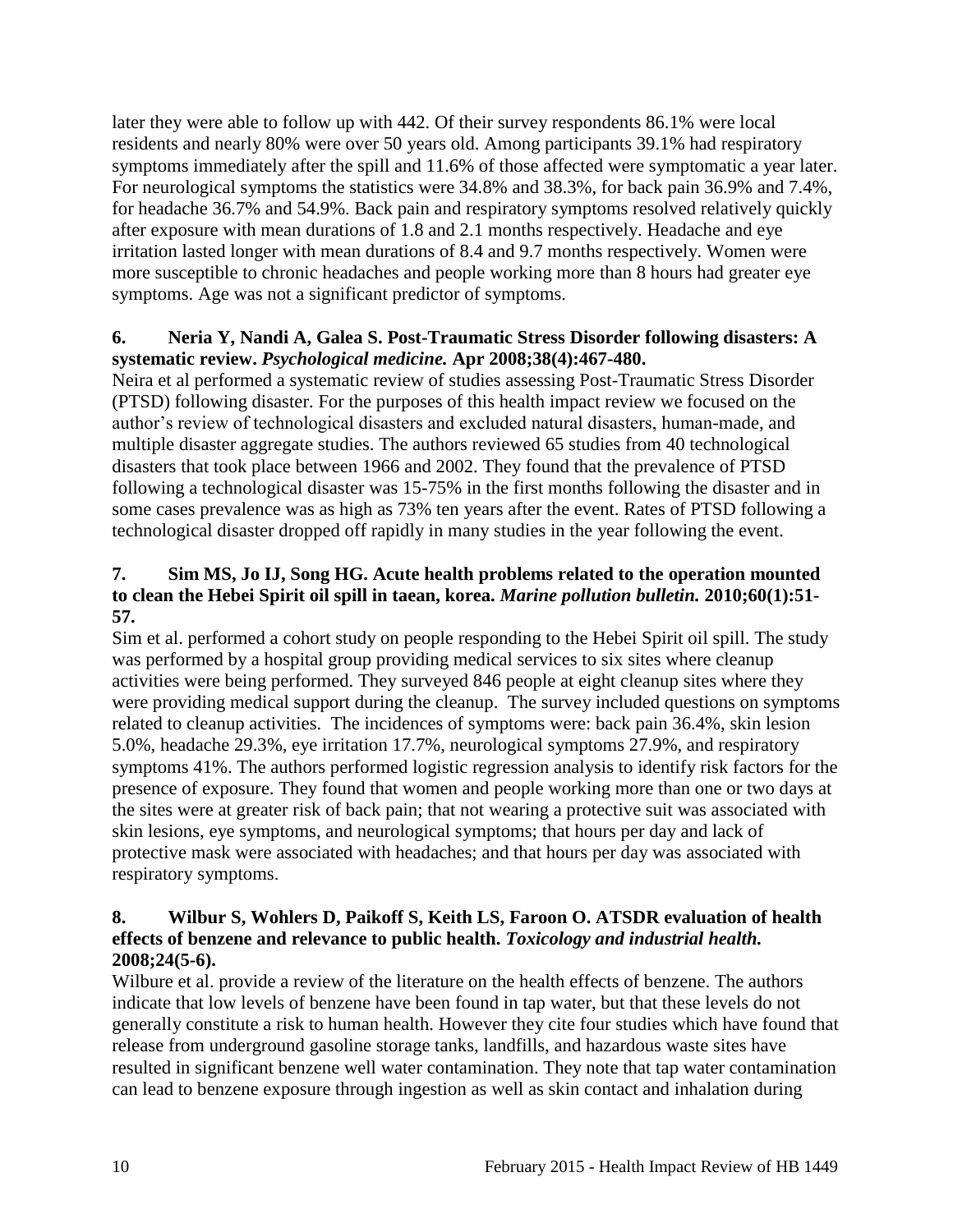bathing or cooking. The National Exposure Registry was tracking 1,143 people with benzene in their drinking water in 1995 and had not identified any health conditions caused by this exposure. Reports have shown cases of death and other serious health effects from benzene ingestion, but the amount ingested was not documented. Animal studies have found that mice exposed to benzene in drinking water for one to six months experienced negative impacts on their red and white blood cells. Oral administration of benzene in animal studies has also been associated with a number of other negative health impacts such as harms to the liver, lungs, gastrointestinal track, the endocrine system, and the central nervous system. Central nervous system toxicity has also been observed in humans after a one-time ingestion of 125 mg/kg of benzene. Benzene used in chemotherapy treatments also was associated with hemorrhages with advanced anemia, though it is unclear if this was a result of the treatment or the leukemia. Benzene has also been shown in animal studies to be a multiple site carcinogen when ingested. This evidence is used to calculate the minimum risk levels (MRL) for humans which are estimates of the exposure levels posing minimal risk to human health. The MRL of chronicduration oral exposure (365 days for more) to benzene is 0.0005mg/kg/day. Benzene is classified as a known human carcinogen.

#### <span id="page-12-0"></span>**9. Zock JP, Rodriguez-Trigo G, Rodriguez-Rodriguez E, et al. Persistent respiratory symptoms in clean-up workers 5 years after the Prestige oil spill.** *Occupational and environmental medicine.* **Jul 2012;69(7):508-513.**

Zock et al. performed a longitudinal study on fisherman who responded to the Prestige oil spill and a control group that was not exposed. Of 501 fisherman 466 participated in the study and of 177 controls 146 participated in the study. The authors found that in both exposed and control groups there was a slight decrease in respiratory symptoms five years after the Prestige oil spill. Symptoms remained higher among the exposed individuals with a relative risk of 1.4 (95% CI 1.1-1.9). This association increased with increased exposure to the spill with relative risks of 1.7 (95% CI 0.9-3.1) for moderately exposed and 3.3 (95% CI 1.8-6.2) for highly exposed participants. A weakness of this study was that it did not use the same spirometry measures from the original 2007 publication.

#### <span id="page-12-1"></span>**10. Zock JP, Rodriguez-Trigo G, Rodriguez-Rodriguez E, et al. Evaluation of the persistence of functional and biological respiratory health effects in clean-up workers 6 years after the Prestige oil spill.** *Environ Int.* **Jan 2014;62:72-77.**

Zock et al. performed a longitudinal study on fisherman who responded to the Prestige oil spill and a control group that was not exposed. Of the 501 fisherman who participated in the original study 158 non-smokers and 57 non-smoking unexposed fisherman were included in the study. The methods and individuals performing the spirometry testing were the same as in the original study. The researchers found that functional and biological respiratory health in cleanup workers did not improve over the four year period and there was no evidence that degree of exposure was associated with long term effects. The control group experienced significant declines in respiratory health, greater than those of the exposed group. The authors hypothesized that this could partially be explained by the exposed group recovering relative to controls but the differences made comparisons between the two groups difficult to make.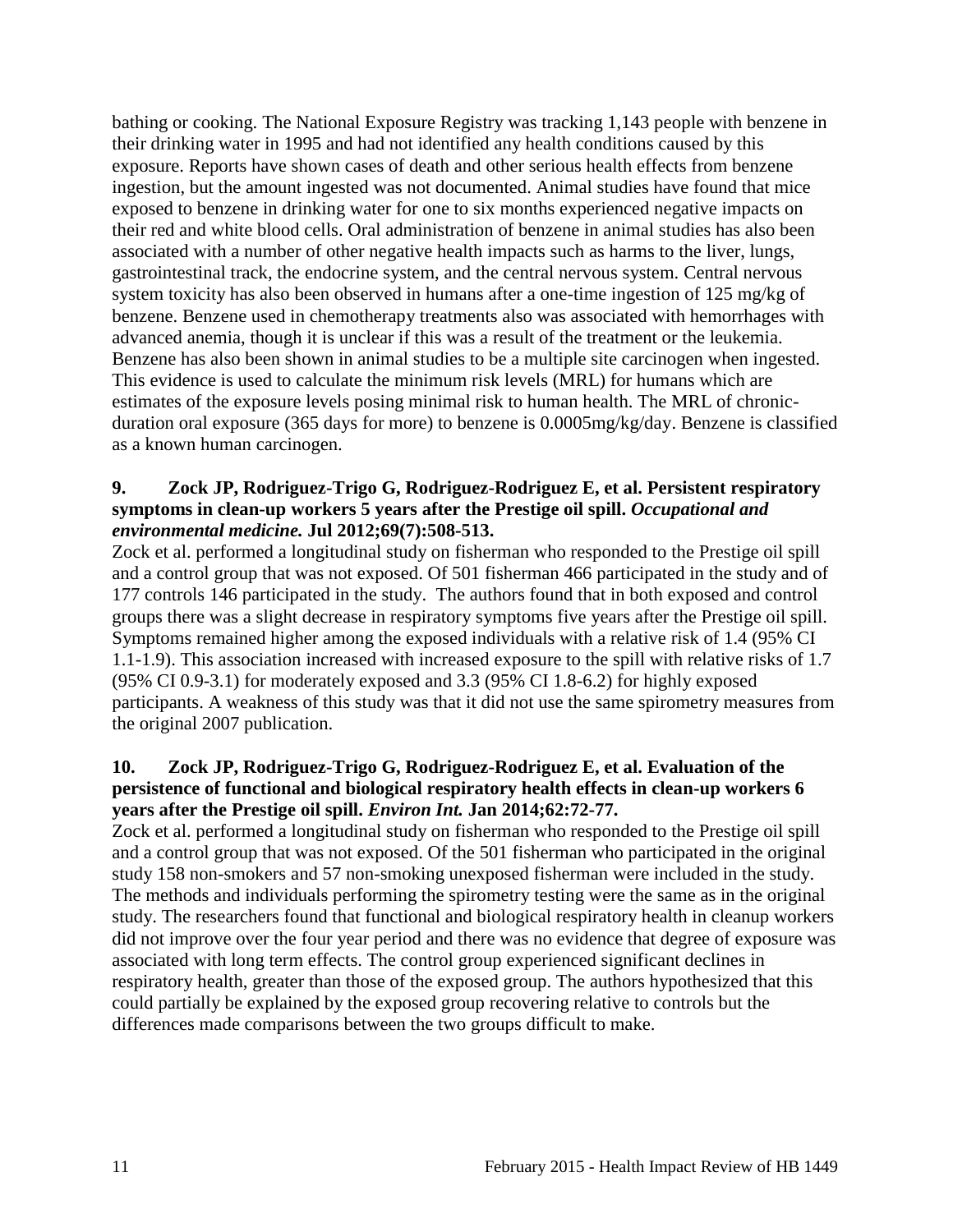#### **11. Rodriguez-Trigo G, Zock JP, Bouso L, et al. Health changes in fishermen 2 years after clean-up of the Prestige oil spill.** *Ann. Intern. Med. Annals of Internal Medicine.*  **2010;153(8):489-498.**

Rodriguez-Trigo performed a cross-sectional study on fisherman exposed to the Prestige oil spill. The study included 501 exposed fisherman and 177 unexposed fishermen. The authors used objective spirometry tests and markers of oxidative stress and airway inflammation and other biological markers of exposure. They found that exposed individuals were eight times more likely to have lower respiratory tract symptoms (RR 8.0; 95% CI 1.1-14.8), however they did not find that lung function tests were significantly different between exposed and unexposed fishermen. Exposed fishermen also had elevated markers of airway injury and chromosomal damage.

#### <span id="page-13-0"></span>**12. Doherty VF, Otitoloju AA. Monitoring of soil and groundwater contamination following a pipeline explosion and petroleum product spillage in Ijegun, Lagos Nigeria.**  *Environ Monit Assess.* **May 2013;185(5):4159-4170.**

In May of 2008 a petroleum pipeline exploded in Lagos in Nigeria. Doherty and Otitoloju indicate that the spill resulted in BTEX contamination of groundwater and wells. The explosion also led to a fire which resulted in loss of lives and property. The authors collected 20 groundwater and 19 soil samples around the explosion site and at a control site over a two year period (2009-2010) using random sampling. The authors found the total hydrocarbon content (THC) levels at the contaminated site sampling stations were far above the World Health Organization (WHO) admissible value of 0.1mg/l for drinking water and significantly higher than the levels at the control station. All of the wells sampled also had significant levels of hydrocarbons in the groundwater 500 meters beyond the explosion site—indicating the extent of the spilled petroleum. Nearly two years after the event the groundwater was still contaminated with petroleum hydrocarbon above the WHO limit for drinking water. The highest concentration measured in the two years was 780.54 mg/l. The groundwater samples collected within 150 meters of the explosion also had very high levels of BTEX. These concentrations were higher in the groundwater than in the soil samples indicating that BTEX easily enters the groundwater system.

#### <span id="page-13-1"></span>**13. Gill D, Picou J, Ritchie L. The exxon valdez and bp oil spills: A comparison of initial social and psychological impacts.** *American Behavioral Scientist.* **2012;56(1):3-23.**

Gill et al. provide a background on the Deep Horizon and Exxon Valdez oil spills. They cite evidence indicating that the smaller of the two spills, the Exxon Valdez spill from an oil tanker, resulted in an oil slick contaminating 44,000 square kilometers, 1,900 kilometers of coastline, and fatally damaged thousands of seabirds, otters, whales, and fish. The authors indicate that research documented long-term impacts to the ecosystem including persistence of volatile levels of oil in intertidal regions, on beaches, and in streams. The authors conducted a telephone survey of residents in Mobile County Alabama in September of 2010 following the Deep Horizon spill (n=412 with a response rate of 46%). They found that non-white respondents, those with lower income, and those with lower educational attainment reported significantly higher stress levels than their counterparts. They also found that respondents who reported exposure to the spill (through cleanup activities, ownership of damaged property, or other contact) and those that had a commercial connection to the coastal areas reported higher levels of stress than their counterparts.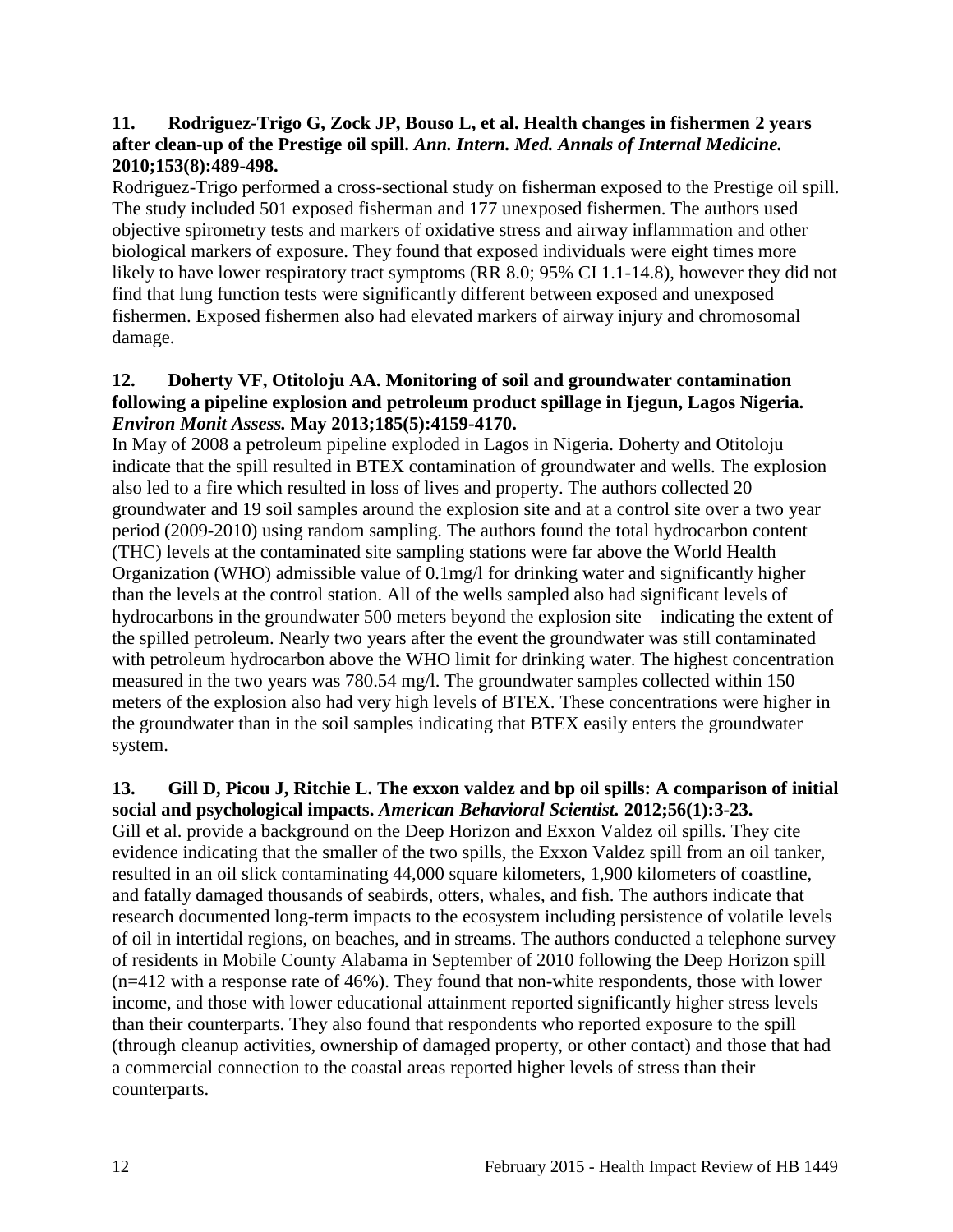### <span id="page-14-0"></span>**14. Gohlke JM, Doke D, Tipre M, Leader M, Fitzgerald T. A review of seafood safety after the Deepwater Horizon blowout.** *Environ Health Perspect.* **Aug 2011;119(8):1062- 1069.**

Gohlke et al. conducted a review of the literature on seafood contamination following marine oil spills. They found that seafood contamination is impacted by numerous factors including the type of oil spilled, temperatures, and potential for bioaccumulation at different levels of the food chain. The authors cite at least seven studies which found that following oil spills polycyclic aromatic hydrocarbons (PAH) accumulated in fish and shellfish at unsafe levels and that these levels remained elevated from several weeks to several years following the spills. These studies have shown higher PAH concentration among study samples within the spill zones compared to reference samples outside of spill zones. The authors also found evidence (at least seven studies) that indicate that metal constituents of crude oil have been found to accumulate in sediments and marine organisms following a spill. Gohlke et al. indicate that National Oceanic and Atmospheric Administration and the Food and Drug Administration assess the risk to human health when determining when to reopen fishing in areas that have been closed following an oil spill. These agencies determine the level of concern (LOC) which is the concentration of specific chemicals in seafood samples that would be considered unsafe for human consumption. LOCs are determined using a cancer risk calculation for carcinogens such as some PAHs and are based on toxic potential derived from previous research and other factors such as consumption estimates.

#### <span id="page-14-1"></span>**15. Gong Y, Zhao X, Cai Z, O'Reilly SE, Hao X, Zhao D. A review of oil, dispersed oil and sediment interactions in the aquatic environment: Influence on the fate, transport and remediation of oil spills.** *Marine pollution bulletin.* **Feb 15 2014;79(1-2):16-33.**

Gong et al. provide a review of the literature on oil dispersion and sediment interaction in the water. The authors highlight multiple instances of spills that resulted in the discharge of large quantities of oil into marine waters. For example the Exxon Valdez oil spill in 1989 discharged 11 million gallons of crude oil following a ruptured hull of an oil tanker. The M/V Blue Master spill south of Texas in 1999 discharged 100 barrels of Intermediate Fuel Oil 180 following a collision with a fishing vessel. The authors cite evidence that the water soluble fraction of oil and their derivative products are one of the major concerns for environmental safety and public health and they can persist for a long time in the environment. The authors indicate that polycyclic aromatic hydyrocarbons (PAH)—one water soluble component of oil and oil derivatives—are "toxic, mutagenic, carcinogenic and persistent." They also cite two publications indicating that several PAHs (e.g. naphthalene, phenanthrene, and pyrene) were found in the water column during and after the 2010 Deepwater Horizon oil spill.

## <span id="page-14-2"></span>**16. Lopez E, Schuhmacher M, Domingo JL. Human health risks of petroleumcontaminated groundwater.** *Environ Sci Pollut Res Int.* **May 2008;15(3):278-288.**

Lopez et al. cite evidence that benzene, toluene, ethylbenzene, and xylene (BTEX) are frequently found in petroleum products. They also cite one animal laboratory study that found that BTEX gastrointestinal and respiratory exposure has been linked to liver cancer and leukemia in mice and rats. They indicate that drinking water contamination can lead to exposure to toxics through ingestion, indoor air quality, and absorption of pollutants through the skin. The authors estimated the indoor exposure from contaminated tap water for a location in Spain using modeling. This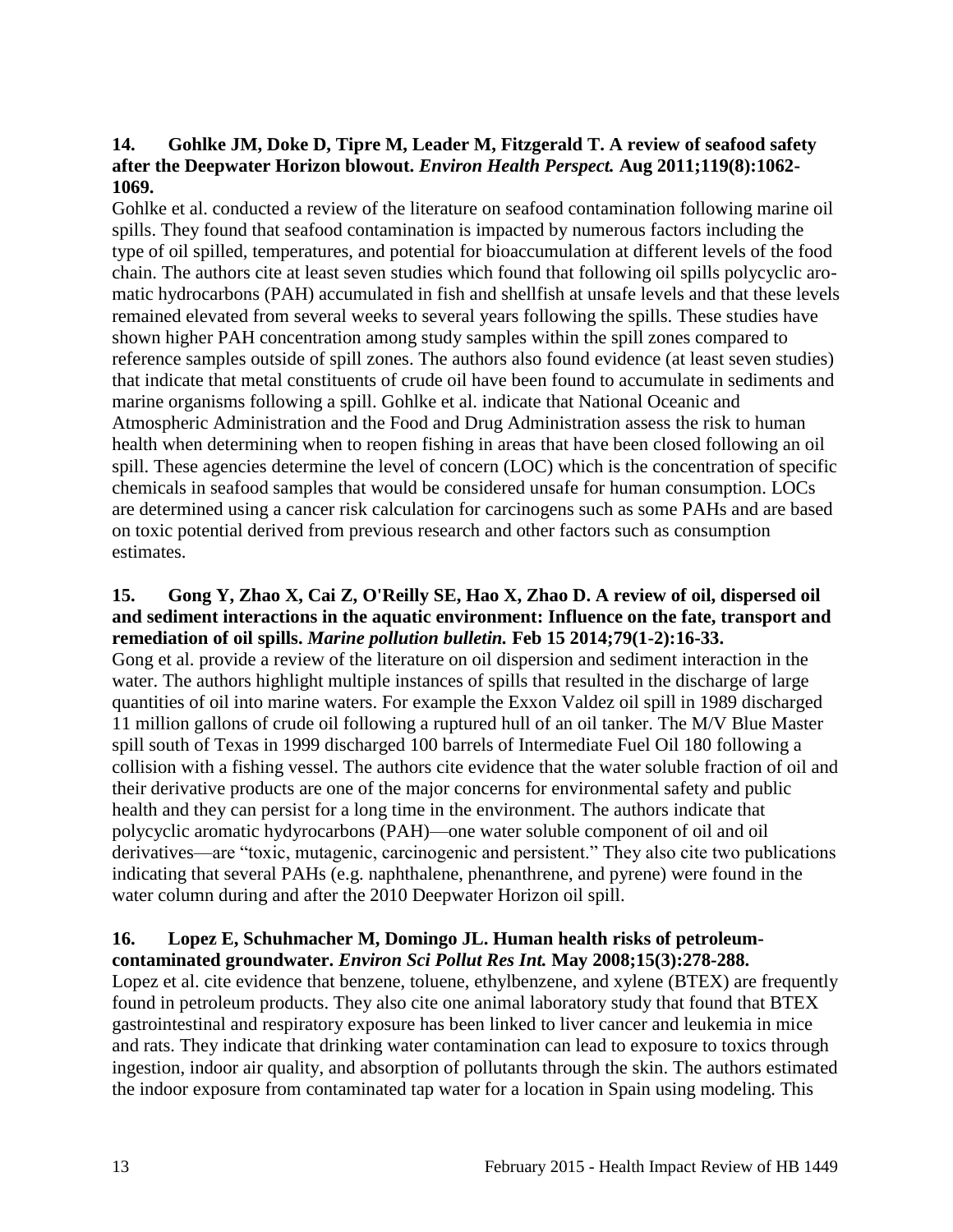was the site of an industrial oil spill (12% BTEX) resulting from an accident in a storage tank. Lopez et al. used a multiphase and multicompartment modeling program to predict if the spilled oil would reach a nearby drinking well and lead to health risks for the individuals using the well water. The well was 70 meters from the spill and 6 meters deep. These models were based on a number of assumptions, previously conducted models, and other evidence. The authors conclude that the BTEX that would reach the wells was not sufficient to pose human health risk. This modeling did not include risk from outdoor exposure and did not use actual water contamination levels to calculate health risk.

### **17. Schirmer M, Butler BJ. Transport behaviour and natural attenuation of organic contaminants at spill sites.** *Toxicology.* **Dec 15 2004;205(3):173-179.**

Schirmer and Butler summarize findings from two field experiments at Canadian Forces Base Borden in Ontario, Canada. These studies were conducted in order to evaluate the movement of different contaminants though aquifers under natural conditions. The authors indicate that the mixture of the contaminant and other conditions impact this movement, but that plumes of 100% gasoline, coal tar creosote organics, and other petroleum mixtures when added to the groundwater can move quickly and extensively through the groundwater. For example one experiment found that a naphthalene plume emanating from a complex creosote source continued to grow for over three years following the time of contamination.

#### **18. Spalding RF, Toso MA, Exner ME, et al. Long-term groundwater monitoring results at large, sudden denatured ethanol releases.** *GWMR Groundwater Monitoring & Remediation.* **2011;31(3):69-81.**

Spalding et al. cite two studies (one controlled experiment and one field investigation) that found that ethanol is transported horizontally with groundwater from the point of contamination at the rate of groundwater flow. This study aimed to measure the long-term impacts of large (more than 20,000 gallon) ethanol releases on groundwater and soil quality. The authors indicate that their interest in the effect of ethanol on groundwater is largely due to the increase in use of ethanol blended gasoline. The authors monitored ethanol and BTEX indicators in groundwater at three train derailment sites for six years. At the spill site in Balaton, Minnesota ethanol concentrations up to 2.9% were measured in shallow groundwater two months after the spill. In 2005 two tank cars derailed in South Hutchinson, Kansas and released 28,488 gallons of E95 natural gasoline. The spill reached a nearby lake killing approximately 150 catfish and carp. Strong fumes necessitated the evacuation of nearby homes, a middle school, and mental health facility. Two months after the spill samples detected low ethanol concentrations indicating that the leading edge of the contamination had reached the water table within two months of release. The third spill site was in Cambria, Minnesota where a train derailment released 24,977 gallons of E95. The authors indicate that measures of ethanol concentrations at the Balaton and Cambria sites suggest rapid vertical transport of ethanol to the groundwater. They detected high groundwater ethanol at these sites. The concentrations decreased to less than 100mg/L in about 14 months however at the Cambria and South Hutchinson site they found ethanol in low percent concentrations four and five years after the spills. They note that the ethanol had been confined to the specific wells in the source zone as of the time of the study. For all study sites the ethanol denaturant was gasoline-based and contained BTEX. Benzene is considered a carcinogen, and was measured at levels far above the maximum contamination level at all three spill sites. They did not find evidence for deep or extensive groundwater contamination downgradient of the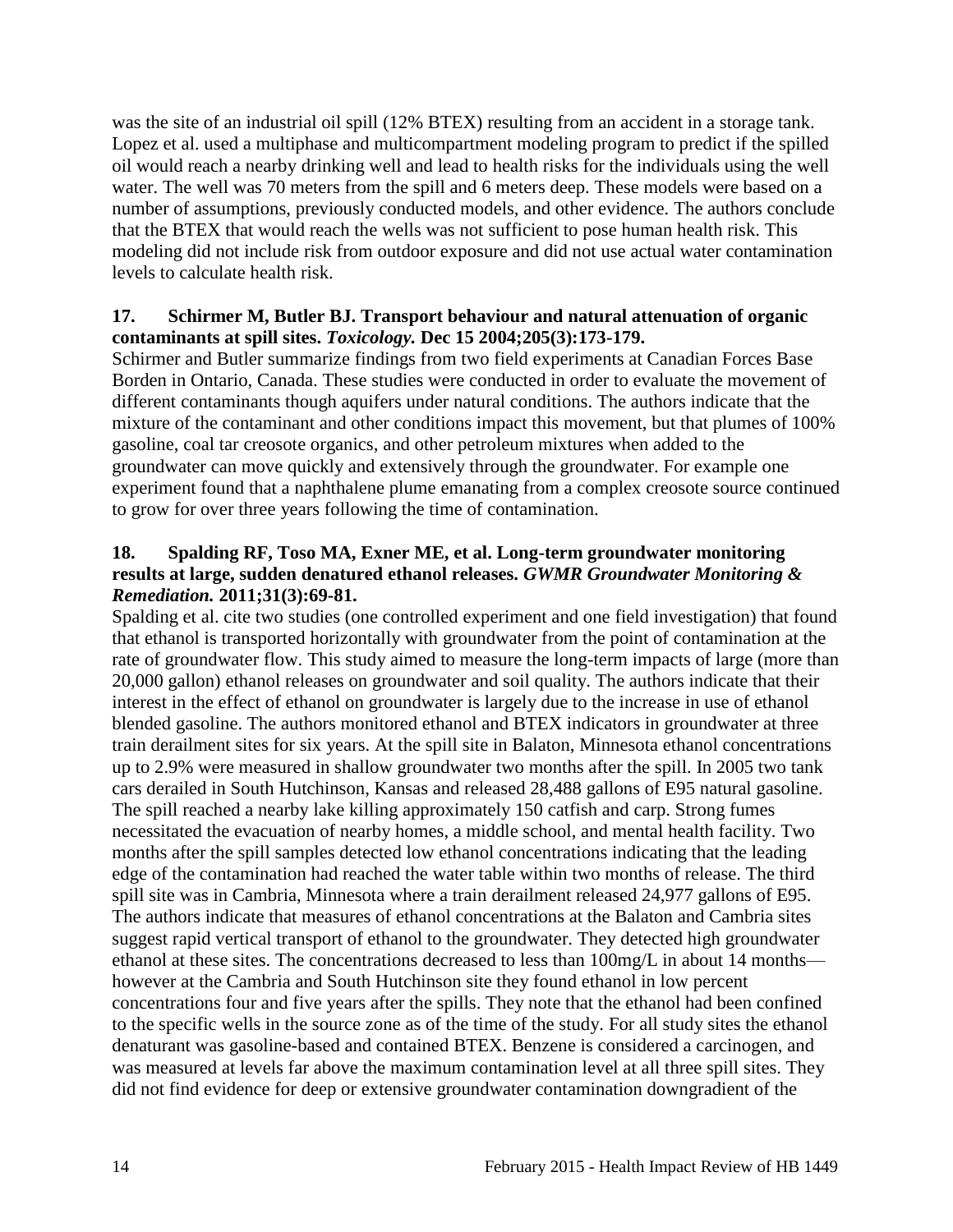spills. Many of the source-zone wells also contained significant concentrations of acetate (produced during fermentation of ethanol) and methane (produced during anaerobic degradation of acetate). Methane concentrations were high enough at all three sites to pose a risk of ignition. The measurements also indicate that methane concentrations were not limited to the spill zone but were also found in wells not directly impacted by ethanol. This study was funded by the American Petroleum Institute, the Nebraska Ethanol Board, and ICM Inc. (a company which produces equipment to make ethanol production more efficient), which could introduce a conflict of interest.

#### **19. Szabo J, Minamyer S. Decontamination of chemical agents from drinking water infrastructure: A literature review and summary.** *Environ Int.* **Nov 2014;72:119-123.**

Szabo and Minamyer conducted a review of the literature on the persistence of chemical contamination in drinking water infrastructure such as pipes. They focused on a number of contaminants including petroleum products. They cite one study which found that diesel fuel was persistent in the cement-mortar pipes and that flushing removed only 36-38% of the contamination. They also cite evidence from a case-study of an accidental diesel fuel contamination of drinking water that indicated that flushing and continue use of water for household sanitation brought the amount of fuel below the "taste and odor threshold" over two days.

#### **20. Tao Z, Bullard S, Arias C. High numbers of** *Vibrio vulnificus* **in tar balls collected from oiled areas of the north-central Gulf of Mexico following the 2010 BP Deepwater Horizon oil spill.** *EcoHealth.* **Dec 2011;8(4):507-511.**

Tao et al. cite one study which found that following the 2010 BP Deepwater Horizon oil spill there was a marked increase in heterotrophic microbes in the water column. They also cite evidence that the human pathogen Vibrio vulnificus is the leading cause of seafood-borne fatalities in the United States. Negative health effects can be observed following ingestion and exposure to seawater, fish, shellfish, or fishing gear contaminated with the bacterium which can also cause severe wound infections with a fatality rate of 20-30%. Following the spill, tar balls washed up on the coast of Alabama and Mississippi. Exposure to tar balls was associated with allergic reactions to hydrocarbons. The authors collected sand, tar balls, and seawater in July through October 2010. The authors found significantly higher counts of total aerobic bacteria and V. vulnificus in tar ball samples than in seawater and sand. The tar ball counts of V. vulnificus were ten times higher than that in the sand and 100 times higher than in the seawater. The counts that the authors found for seawater and sand were comparable to those reported in the Gulf of Mexico in the 1990s. Tao et al. then attempted to culture several strains of V. Vulnificus on tar ball-enriched seawater agar plates but found no visible growth after seven days. The authors express that this could indicate that this bacterium may not actively consume organic compounds in the tar balls but may benefit from byproducts of microbes that do degrade oil.

#### <span id="page-16-0"></span>**21. Thornton SF, Tobin K, Smith JWN. Comparison of constant and transient-source zones on simulated contaminant plume evolution in groundwater: Implications for hydrogeological risk assessment.** *GWMR Groundwater Monitoring & Remediation.*  **2013;33(3):78-91.**

Thornton et al. cite four studies which indicate that petroleum releases have historically been a significant source of groundwater contamination. The authors developed two models to predict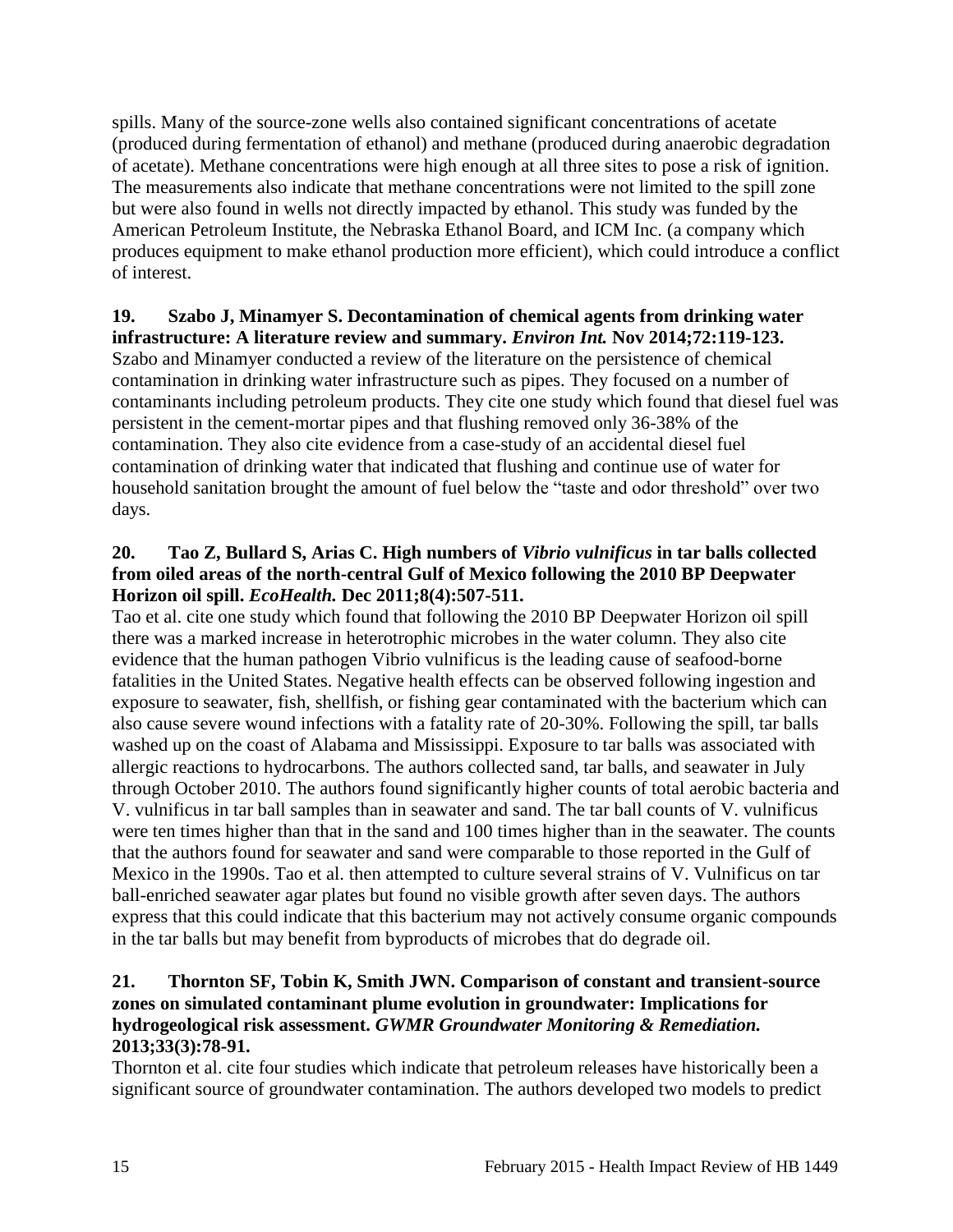the changing light nonaqueous phase liquid composition and aqueous solubility of six common constituents of unleaded petroleum. They tested this model against groundwater measurements from a contaminated site on the Cretaceous Chalk aquifer in southern England. They cite previous research which found that the groundwater beneath the spill cite was impacted by a plume of petroleum, primarily BTEX, methyl tertiary-butyl ether, and tert-Amyl methyl ether. The authors also found elevated rates of these constituents in groundwater samples taken over a six year period.

#### <span id="page-17-1"></span>**22. Wise WR, Chang C-C, Klopp RA, Bedient PB. Impact of recharge through residual oil upon sampling of underlying ground water.** *GWMR Groundwater Monitoring & Remediation.* **1991;11(2):93-100.**Wise et al. investigated the effect on ground water quality following percolation of water (to simulate rainfall) over an aviation gasoline spill site in Traverse City, Michigan over 20 years after the spill. The authors sampled the soil and groundwater and found that benzene, toluene, ethylbenzene, and ortho-zylene reached the groundwater elevating the concentrations of these oil constituents in the water.

## <span id="page-17-0"></span>**23. Boysun M, Wasserman C.** *Health of Washington State Report: Tobacco.* **Washington State Department of Health; 2012.**

Washington state Behavioral Risk Factor Survaillance System (BRFSS) data from 2008-2010 indicate that adults with lower incomes or lower educational attainment are significantly more likely to report smoking cigarettes than their counterparts. AI/AN and black populations also have significantly higher smoking rates than white, Hispanic, and Asian populations.

#### <span id="page-17-2"></span>**24. Cope MR, Slack T, Blanchard TC, Lee MR. Does time heal all wounds? Community attachment, natural resource employment, and health impacts in the wake of the BP Deepwater Horizon disaster.** *Social Science Research.* **2013;42(3):872-881.**

Cope et al. cite five studies supporting that social vulnerability to disasters is often associated with gender, education, race/ethnicity, religion, occupation, age, and extend of social networks. They also cite evidence from four studies on the Exxon Valdez Oil Spill which indicate that communities and individuals which maintain a high level of economic, social, and cultural attachment to threated resources can also be particularly vulnerable following a disaster. They analyzed data from the Louisiana Community Spill Survey following the Deepwater Horizon oil spill. This is a randomly sampled telephone survey. The authors used baseline data from June 2010 (when the oil was still flowing) and follow-up data from October 2010 and April 2011. The response rates for each of these waves was between 20 and 25%. The data indicate that fishing households, individuals without employment, those with lower educational attainment, Cajuns, and women exhibited significantly higher levels of negative mental health impacts compared to their counterparts. They also found that fishing households, individuals without employment, those with less education, women, and older adults reported significantly greater negative physical health impacts than their counterparts.

#### **25. Drescher CF, Schulenberg SE, Smith CV. The Deepwater Horizon oil spill and the Mississippi Gulf Coast: Mental health in the context of a technological disaster.** *The American journal of orthopsychiatry.* **2014;84(2):142-151.**

Drescher et al. cite four studies (unique from those cited by Cope et al.) supporting that individuals with lower socioeconomic position, people of color, and women are more likely to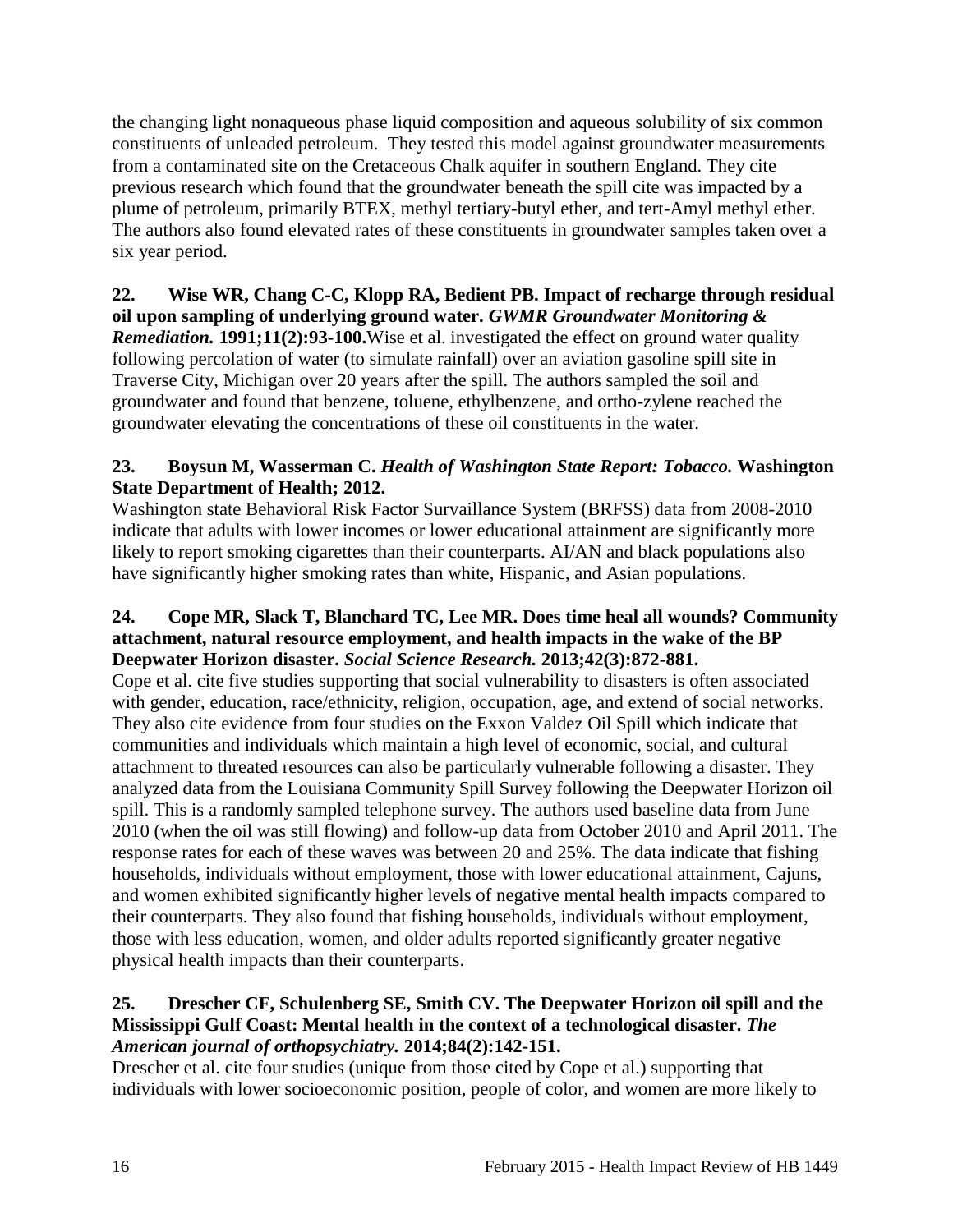experience greater post-disaster distress. The authors analyzed questionnaire data collected between March 2011 and June 2012 from clients in various mental health agencies in the Gulf Coast of Mississippi (n=1,119) following the Deepwater Horizon oil spill. They did not report the response rate. The authors found oil-spill related declines in finances, social relationships, physical health , and self-reported mental health symptoms. The data indicate that low-income individuals experienced significantly higher rates of depression, anxiety, stress, and posttraumatic stress symptoms than their higher-income peers. Individuals living below the poverty line who reported being impacted by the oil spill (financially, socially, or physically) experienced a significant negative impact on mental health outcomes for all of these measures while those living above the poverty line only experienced a significant negative impact for one measure (posttraumatic stress symptoms). The authors note several limitations of this study including a post-only design, a common limitation for disaster studies.

## **26. Fan AZ, Prescott MR, Zhao G, Gotway CA, Galea S. Individual and communitylevel determinants of mental and physical health after the Deepwater Horizon oil spill: Findings from the Gulf States Population Survey.** *J Behav Health Serv Res The Journal of Behavioral Health Services & Research : Official Publication of the National Council for Community Behavioral Healthcare.* **2015;42(1):23-41.**

Fan et al. analyzed data from the Gulf States Population Survey, a 12-month random-digit dial adult telephone survey (response rate 44.2%). There were 27,947 participants who resided in one of 25 coastal counties/parishes within a 32-mile region where fishing was closed due to the Deepwater Horizon oil spill and 10,414 participants living outside of these zones but within the four Gulf States (Alabama, Florida, Louisiana, and Mississippi). The data indicate that women reported significantly higher prevalence of frequent mental distress and current depression than men. Unemployed populations also reported significantly higher rates of frequent physical and mental distress and current depression than employed or retired populations as did those who reported loss of a job or decreased income as a result of the oil spill. Individuals with chronic health conditions (e.g. asthma, diabetes, heart disease, etc.) reported significantly higher rates of frequent physical and mental distress and current depression than those without chronic conditions reporting nearly four times higher prevalence (Prevalence Ratio 3.93 95% CI 2.81- 5.50) of frequent physical distress than those without chronic conditions. Low income individuals also had significantly higher prevalence of all three of the negative health outcomes than their higher income counterparts. Individuals without a current health plan also had significantly higher prevalence of frequent physical and mental distress than their insured peers. Hispanic populations also had higher prevalence of all three of these negative outcomes than white populations, but this did not reach statistical significance. The race/ethnicity questions on the survey only included non-Hispanic white, non-Hispanic black, Hispanic, and other. Direct contact with the oil spill was also significantly associated with negative health outcomes. The authors highlight several limitations of this study including the potential for self-report bias and an inability to determine the extent of the relevance of the survey responses to the oil spill.

#### <span id="page-18-0"></span>**27. Palinkas LA, Petterson JS, Russell JC, Downs MA. Ethnic differences in symptoms of Post-Traumatic Stress after the Exxon Valdez oil spill.** *Prehospital Disaster Med. Prehospital and Disaster Medicine.* **2004;19(1):102-112.**

Palinkas et al. collected interview data in 1990 from 714 randomly sampled households in 11 Alaskan communities directly exposed to the Exxon Valdez oil spill in 1989 and from two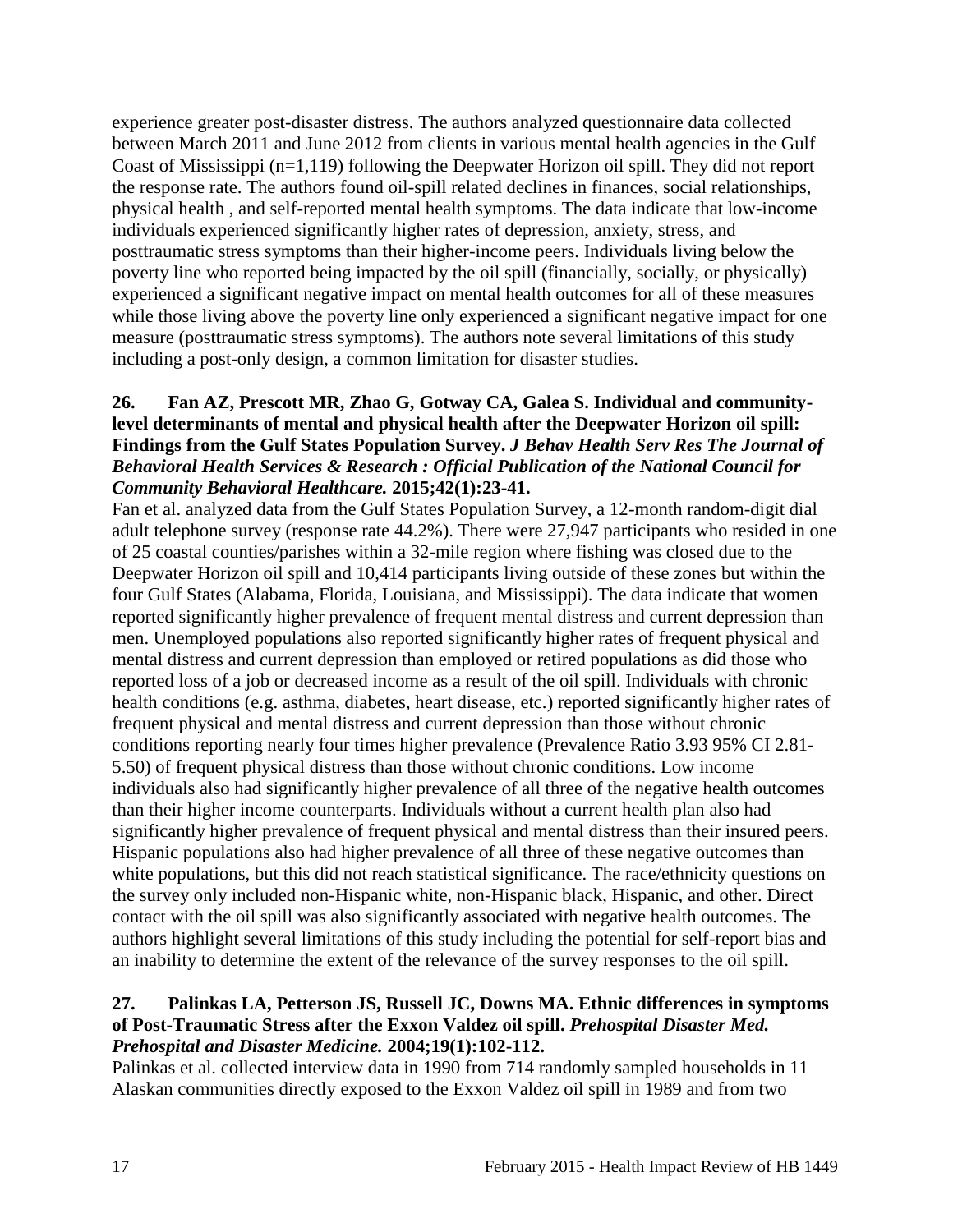control communities (n=599). They achieved a response rate of 84%. The authors found that the prevalence of posttraumatic stress disorder (PTSD) was significantly associated with declines in subsistence activities and increased social disruption for all participants. They found that AI/AN participants who reported a decline in subsistence activities or a high level of social disruption were seven times more likely to experience PTSD than AI/AN respondents who saw an increase or no impact on subsistence activities or low social disruption. White participants who experienced these same negative impacts were twice as likely as their white peers who had not to experience PTSD. This indicates that even among the population that was negatively affected by the oil spill, AI/AN were more likely than their white counterparts to experience PTSD as a result. In addition PTSD was significantly associated with increased exposure to the oil spill among AI/AN participants but not among white respondents. Individuals who identified as Asian, Hispanic, black, or other were excluded from analysis due to the small sample size.

#### <span id="page-19-0"></span>**28. Palinkas LA, Russell J, Downs MA, Petterson JS. Ethnic differences in stress, coping, and depressive symptoms after the Exxon Valdez oil spill.** *The Journal of nervous and mental disease.* **1992;180(5):287-295.**

Palinkas et al. collected interview data in 1990 from 596 randomly sampled households in 11 Alaskan communities directly exposed to the Exxon Valdez oil spill in 1989 and from two control communities (n=589). They achieved a response rate of 84%. The authors found that increasing level of exposure to the spill was significantly associated with depression and declines in traditional relations. AI/AN respondents were more likely than white respondents to report working on cleanup activities, damage to commercial fisheries, and effects of the spill on subsistence activities such as hunting, fishing, and gathering. AI/AN participants also had significantly higher depressive symptom scores than white participants. In addition, white respondents reported significantly higher incomes and educational attainment than AI/AN respondents. For AI/AN respondents, participation in oil cleanup and other contact with oil was associated with depression. For white respondents, damage to commercial fisheries, use of affected areas, and geographic proximity to the spill were associated with depressive symptoms. Individuals who identified as Asian, Hispanic, black, or other were excluded from analysis due to the small sample size.

## <span id="page-19-1"></span>**29. Centers for Disease Control and Prevention. Behavioral Risk Factor Surveillance System Prevalence and Trends data: Washington. 2013;**

## **[http://apps.nccd.cdc.gov/brfss/page.asp?cat=XX&yr=2012&state=WA#XX.](http://apps.nccd.cdc.gov/brfss/page.asp?cat=XX&yr=2012&state=WA#XX) Accessed February 11, 2015.**

Behavioral Risk Factor Surveillance System (BRFSS) 2013 data from Washington state indicate that as educational attainment increases income level also increases. This relationship is significant. These data also find significant correlations between lower income and lower educational attainment and a number of health indicators including: worse overall self-reported health, depression, asthma (significantly different for income only), and limited activity as a result of a disability. BRFSS data from 2011 show that black, AI/AN, and Hispanic respondents are significantly more likely to report fair or poor general health than white or Asian respondents. Participants who identified as multiracial also reported significantly higher rates of asthma than white and Hispanic respondents.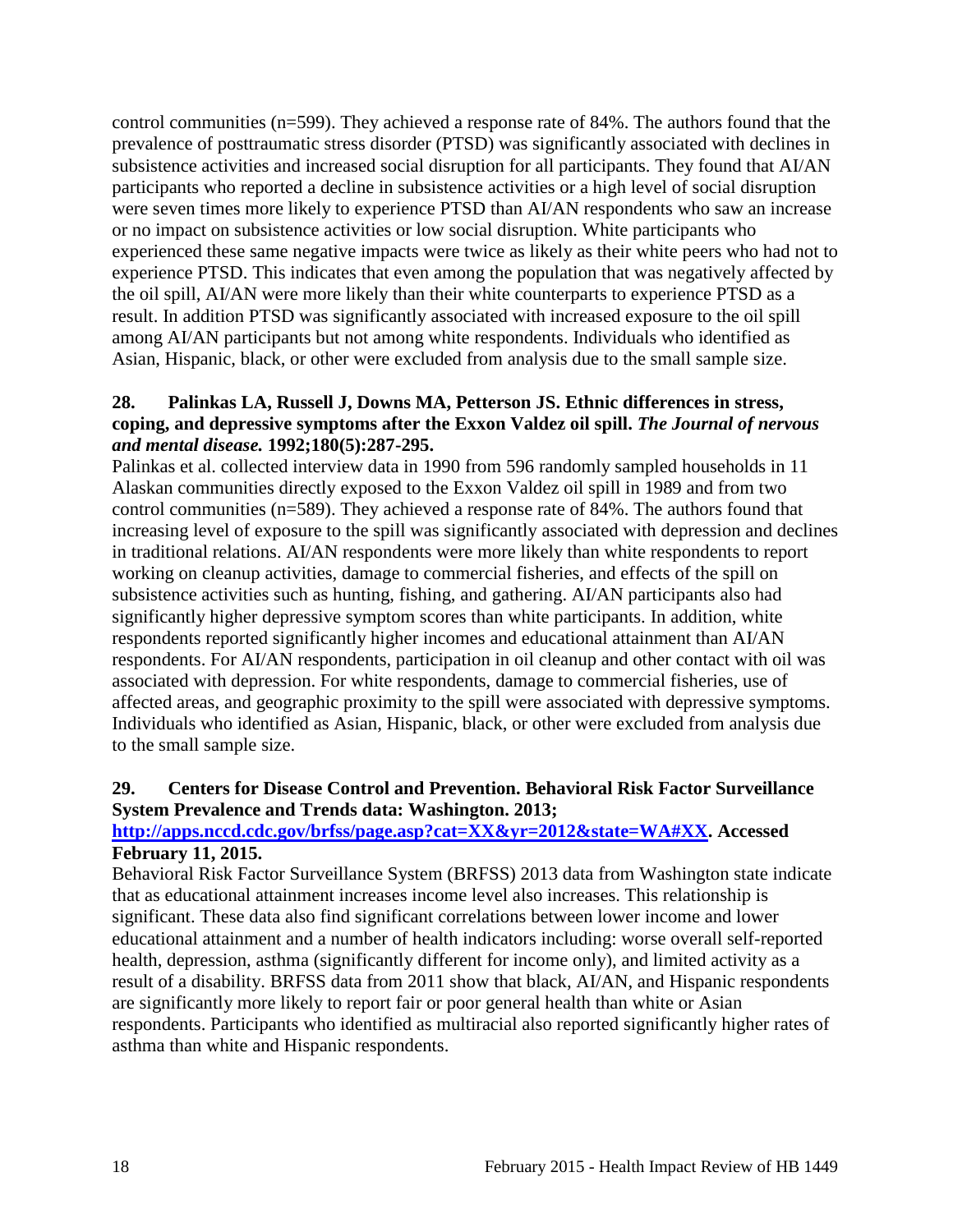## **30. Reed P KD, Cheng E, Kinne S. Washington State Department of Health.** *Health of Washington State Report: Mortality and Life Expectancy.* **2013.**

The authors present Washington state data on mortality and life expectancy. The data show that age-adjusted death rates were higher in Washington census tracks with lower college graduation rates and also in census tracks with higher poverty. The state data also show that self-reported health status decreases both as income and as educational attainment decrease. Age-adjusted death rates from 2009-2011 Washington state death certificate data indicate that AI/AN, black, and Native Hawaiian and Other Pacific Islander populations have significantly higher death rates than white, Hispanic and Asian populations. This report indicates that death certificates often misclassify race/ethnicity and highlights that death data may underreport for American Indians and Alaska Natives.

## **31. Tran N, Wittenberg R, Zang K.** *Health of Washington State Report: Asthma.* **Washington State Department of Health; 2012.**

Combined BRFSS data from 2008-2010 indicates that adult age-adjusted asthma rates for AI/AN populations are significantly higher than those for all other racial/ethnic groups. Rates for multiracial respondents are not broken out for this report.

## **32. VanEenwyk J BG, Bezruchka S, Pobutky, A. Washington State Department of Health. 2013.** *Health of Washington State Report: Social and Economic Determinants of Health.* **2013.**

VanEenwyk et al. conducted a review of the literature on the complex relationships between the social factors that impact health. The authors found that the literature provides extensive evidence of the association between lower educational attainment and poor health outcomes, and of the association between lower income and poor health outcomes.

## **33. Washington State Department of Health.** *Health of Washington State Report: Mental Health.* **2008.**

Combined BRFSS data from 2004-2006 indicates that AI/AN respondents were significantly more likely to report frequent poor mental health days than any other racial/ethnic group. Individuals with lower educational attainment and lower income were also significantly more likely than their counterparts to report frequent poor mental health days.

## <span id="page-20-0"></span>**34. Washington State Department of Health. Demographics of Washington State Residents within a Half-Mile of the Train Tracks, unpublished data. 2015.**

The Washington State Department of Health's Environmental Epidemiology unit created a geographic information system (GIS) model to estimate the demographics of Washington state residents living within a half mile of train tracks used to transport crude oil. The model calculated the percentage of each block group that was within a half mile of railroads that transport oil and multiplied that percentage by demographic characteristics from the American Community Survey 2009-2013 5-year estimates. The analysis found that 11% of Washington state residents lived within a half mile of a railroad that transported oil. This population had lower incomes, lower educational attainment, and consisted of a higher proportion of people of color than Washington state as a whole. These difference were found to be statistically significant at the p<0.001 level for all differences reported using a chi-square test of significance. The median household income of block groups that were at least 25% within the buffer was